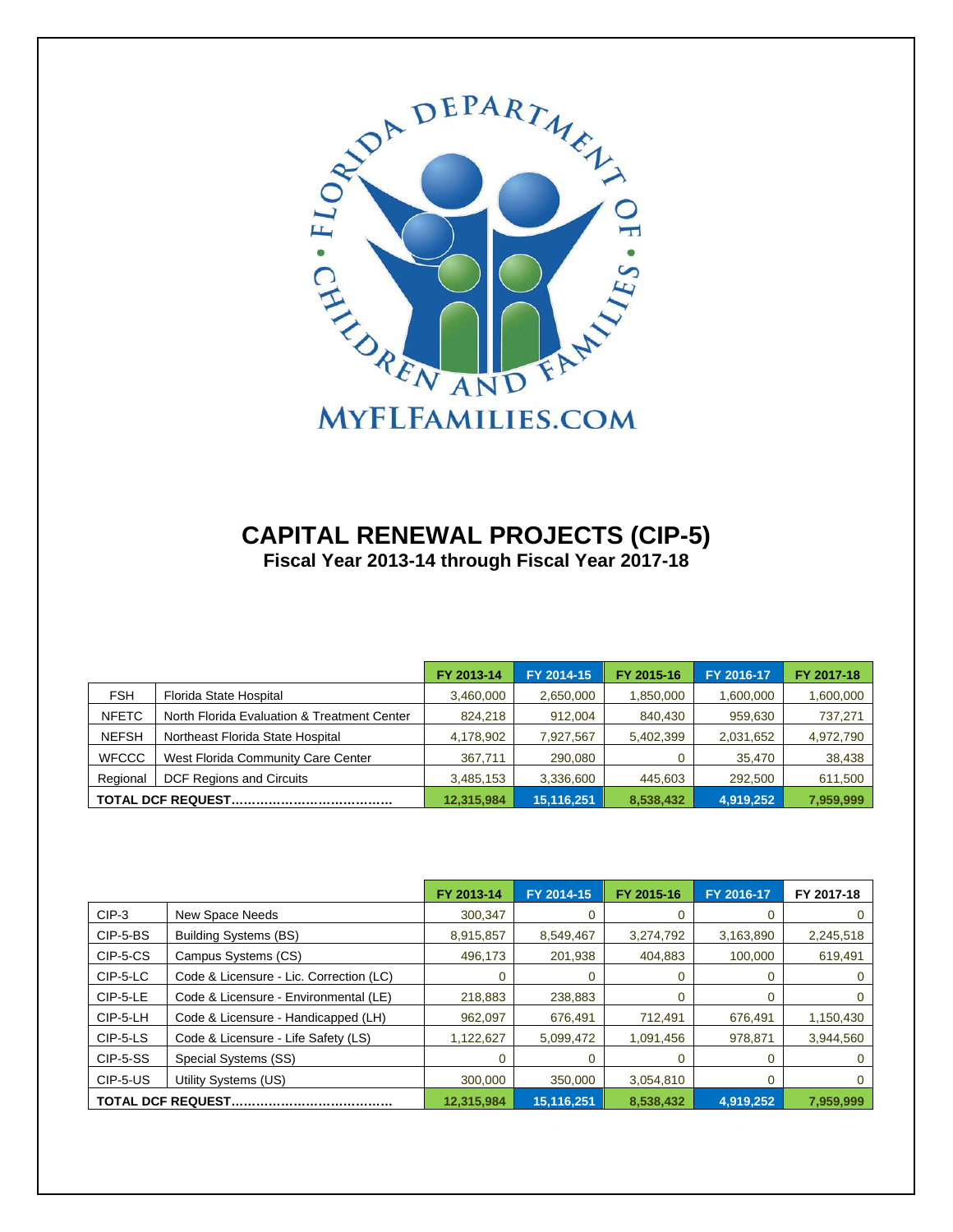|                               |                                |                             | Agency: Dept. of Children & Families                                                                         |                    | <b>LAS/PBS Budget Entity Code:</b>  |                                 |                                             |                         |
|-------------------------------|--------------------------------|-----------------------------|--------------------------------------------------------------------------------------------------------------|--------------------|-------------------------------------|---------------------------------|---------------------------------------------|-------------------------|
|                               | <b>Service:</b>                |                             |                                                                                                              |                    | <b>Appropriation Category Code:</b> |                                 |                                             |                         |
|                               |                                | <b>BUILDING SYSTEMS</b>     |                                                                                                              |                    | <b>Agency Priority:</b>             |                                 |                                             |                         |
|                               | <b>Project Title:</b>          |                             |                                                                                                              |                    | <b>LRPP Narrative Page:</b>         |                                 |                                             |                         |
| To be constructed by:         |                                |                             |                                                                                                              |                    |                                     |                                 |                                             |                         |
| <b>Level of Aggregation:</b>  |                                |                             |                                                                                                              |                    |                                     |                                 |                                             |                         |
| $\Box$ Service                |                                |                             |                                                                                                              |                    |                                     |                                 |                                             |                         |
|                               |                                |                             |                                                                                                              |                    | <b>NAME</b>                         |                                 |                                             |                         |
|                               |                                |                             | Major Repair Project? (Y/N) (If <u>Yes,</u> complete Parts A, D & E; if <u>No</u> , complete Parts A, B & C) |                    |                                     |                                 |                                             |                         |
|                               |                                |                             | Critical Need? (Y/N) (If Yes, all funding must be requested in the first two fiscal years)                   |                    |                                     |                                 |                                             |                         |
| PART A: SYSTEM IDENTIFICATION |                                |                             |                                                                                                              |                    |                                     |                                 |                                             |                         |
| <b>BUILDING SYSTEM GROUP</b>  |                                |                             | CENTRAL UTILITY SYSTEM GROUP                                                                                 |                    |                                     |                                 | <b>CODE AND LICENSURE</b>                   |                         |
| Annual group request? _____   |                                |                             | Annual group request? _____                                                                                  |                    |                                     |                                 | <b>CORRECTION GROUPS</b>                    |                         |
| electrical                    | $(BE)$ $X$                     |                             | cogeneration                                                                                                 |                    | $(UG)$ <sub>______</sub>            |                                 | Licensure                                   | (LC)                    |
| envelope<br>interior          | $(BX)$ $X$                     |                             | cooling gen./distrib.<br>electric distrib.                                                                   |                    | $\text{(UD)} \_\_$                  |                                 | Annual request? _____                       |                         |
| mechanical                    | $(BM)$ $X$                     |                             | heating gen./distrib.                                                                                        |                    |                                     |                                 | Life Safety                                 | $(LS)$ <sub>_____</sub> |
| plumbing                      | $(BP)$ $X$                     |                             | landfill                                                                                                     |                    |                                     |                                 | Annual request? _____                       |                         |
| roof<br>site                  | $(BR)$ $X$<br>$(BG)$ $X$       |                             | water treat./distrib.<br>waste treatment                                                                     |                    | $(US)$ <sub>_______</sub>           |                                 | Handicapped (LH) _____                      |                         |
| special                       | $(BD)$ $X$                     |                             |                                                                                                              |                    |                                     |                                 | Annual request? _____                       |                         |
| structural                    | $(BS)$ $X$                     |                             |                                                                                                              |                    |                                     |                                 |                                             |                         |
|                               |                                |                             |                                                                                                              |                    |                                     |                                 | Environmental (LE)<br>Annual request? _____ |                         |
|                               |                                | <b>SPECIAL SYSTEM GROUP</b> |                                                                                                              |                    | <b>CAMPUS SYSTEM GROUP</b>          |                                 |                                             |                         |
|                               |                                | Annual group request? _____ |                                                                                                              |                    | Annual group request? _____         |                                 |                                             |                         |
|                               | energy conservation (SC) _____ |                             |                                                                                                              | drainage/grounds   |                                     | $(CG)$ <sub>______</sub>        |                                             |                         |
|                               | storage tanks                  |                             | (SX)                                                                                                         | road system paving |                                     | $(CR)$ <sub>_____</sub><br>(CP) |                                             |                         |
|                               |                                |                             |                                                                                                              | other paving       |                                     |                                 |                                             |                         |

*NOTE: If at least three systems or at least two groups are to be repaired in a single project, it is a MAJOR REPAIR and Part D should be used. If three or more systems in a facility group are being repaired in separate projects within one group's general capital renewal request, it is NOT a MAJOR REPAIR and you will answer YES to "annual request" and complete Parts B and C.*

**PART B: PROJECTED FINANCE PLAN FOR FACILITY GROUP REPAIRS, AND SPECIFIED CODE AND LICENSURE CORRECTIONS:**

| Group/System | <b>Fund Code</b> | FY 2013-14  | FY 2014-15     | FY 2015-16       | FY 2016-17     | <b>FY 2017-18</b> |
|--------------|------------------|-------------|----------------|------------------|----------------|-------------------|
| BE           |                  | 546,980     | 140,000        | $\mathbf{0}$     | 21,000         | $\overline{0}$    |
| BX           |                  | 1,513,765   | 1,496,930      | 1,165,584        | 558,470        | 556,500           |
| BI           |                  | 1,918,510   | 4,274,041      | 910,103          | 934,476        | 861,000           |
| BM           |                  | 1,571,154   | 1,578,280      | 467,576          | 409.366        | 453,333           |
| <b>BP</b>    |                  | 121,000     | 20.694         | 0                | 40,000         | 20,000            |
| <b>BR</b>    |                  | 2.582.448   | 902,770        | 326,258          | 902.231        | 215,247           |
| BG           |                  | $\Omega$    | $\Omega$       | $\Omega$         | 298,347        | $\overline{0}$    |
| <b>BD</b>    |                  | 560,000     | 136.752        | 405,271          | $\overline{0}$ | 118,438           |
| <b>BS</b>    |                  | 102,000     | $\overline{0}$ | $\boldsymbol{0}$ | $\overline{0}$ | 21,000            |
|              | <b>TOTAL</b>     | \$8,915,857 | \$8,549,467    | \$3,274,792      | \$3,163,890    | \$2,245,518       |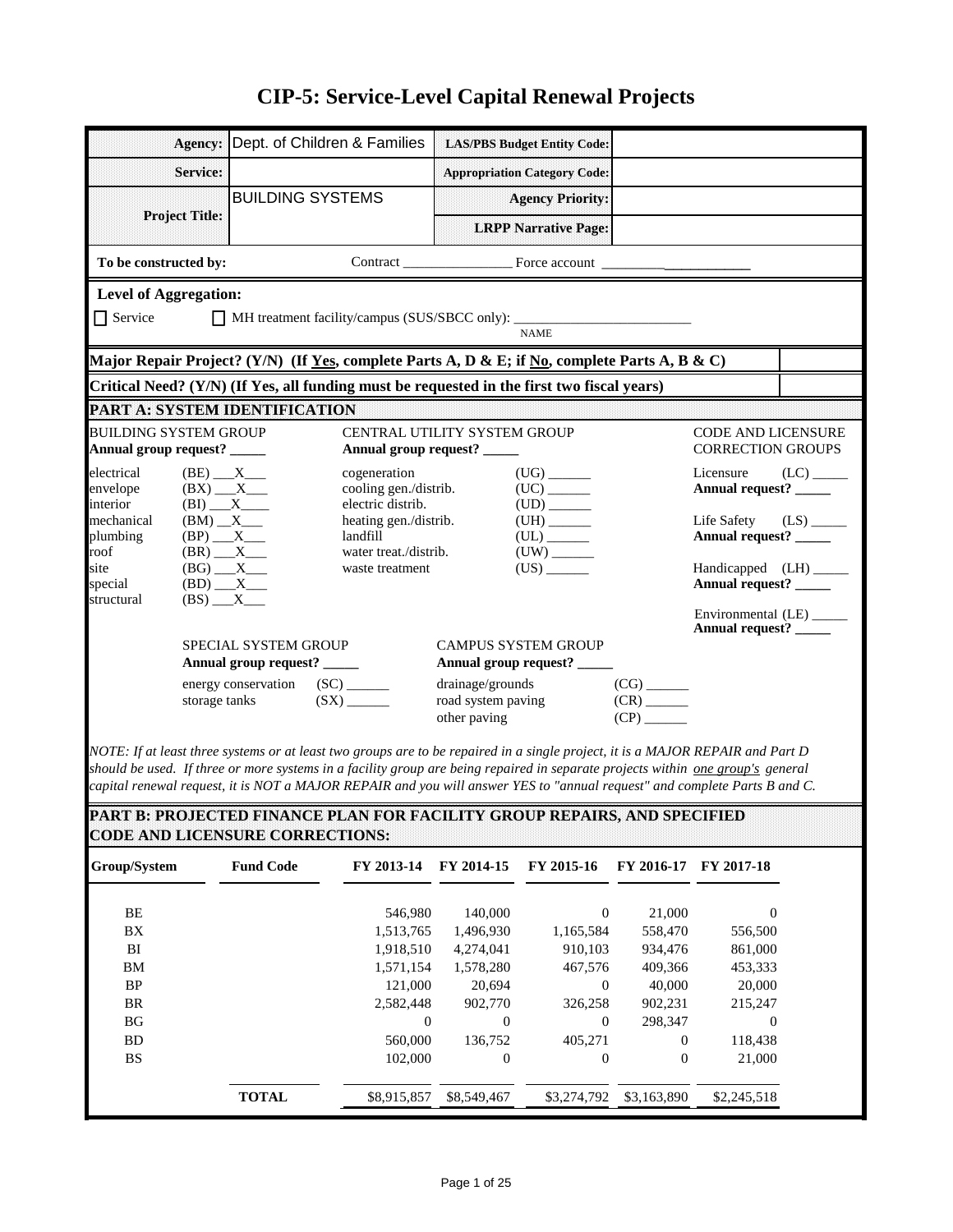| <b>Project</b><br><b>Description</b>                             | <b>DMS</b><br>$Bldg.*$ | <b>Critical</b><br>Routine                              | FY 2013-14 | FY 2014-15 | FY 2015-16         |         | FY 2016-17 FY 2017-18 |
|------------------------------------------------------------------|------------------------|---------------------------------------------------------|------------|------------|--------------------|---------|-----------------------|
| <b>FLORIDA STATE HOSPITAL</b>                                    |                        |                                                         |            |            |                    |         |                       |
| HVAC Upgrade, Bldg 1236 & 1244                                   |                        |                                                         | 500,000    |            |                    |         |                       |
| Resident Living Area Renovation                                  |                        |                                                         | 250,000    |            |                    |         |                       |
| Window Replacement, Bldg 1028                                    |                        |                                                         | 500,000    |            |                    |         |                       |
| Air Handling Unit Replacement                                    |                        |                                                         | 50,000     |            |                    |         |                       |
| <b>DMS Deficiency Remediation</b>                                |                        |                                                         | 500,000    |            |                    |         |                       |
|                                                                  |                        | Repairs/Restoration Masonry Walls, Bldg 107             | 250,000    |            |                    |         |                       |
| <b>Central Forensic Security System</b>                          |                        |                                                         | 310,000    |            |                    |         |                       |
| Forensic A&E Security Fence Alarm                                |                        |                                                         | 250,000    |            |                    |         |                       |
| Roofing                                                          |                        |                                                         | 250,000    |            |                    |         |                       |
| Resident Living Area Renovation                                  |                        |                                                         |            | 250,000    |                    |         |                       |
| Window Replacement, Bldg 1241                                    |                        |                                                         |            | 500,000    |                    |         |                       |
| Air Handling Unit Replacement                                    |                        |                                                         |            | 50,000     |                    |         |                       |
| Renovations, Bldg 1205                                           |                        |                                                         |            | 700,000    |                    |         |                       |
| <b>DMS Deficiency Remediation</b>                                |                        |                                                         |            | 500,000    |                    |         |                       |
| Central A/C, Bldg 1048                                           |                        |                                                         |            |            | 250,000            |         |                       |
| Resident Living Area Renovation<br>Window Replacement, Bldg 1012 |                        |                                                         |            |            | 250,000<br>500,000 |         |                       |
| Air Handling Unit Replacement                                    |                        |                                                         |            |            | 50,000             |         |                       |
| <b>DMS Deficiency Remediation</b>                                |                        |                                                         |            |            | 500,000            |         |                       |
| Resident Living Area Renovation                                  |                        |                                                         |            |            |                    | 250,000 |                       |
| Window Replacement, Bldg 1243                                    |                        |                                                         |            |            |                    | 500,000 |                       |
| Air Handling Unit Replacement                                    |                        |                                                         |            |            |                    | 50,000  |                       |
| <b>DMS Deficiency Remediation</b>                                |                        |                                                         |            |            |                    | 500,000 |                       |
| Resident Living Area Renovation                                  |                        |                                                         |            |            |                    |         | 250,000               |
| Window Replacement, Bldg 1015                                    |                        |                                                         |            |            |                    |         | 500,000               |
| Air Handling Unit Replacement                                    |                        |                                                         |            |            |                    |         | 50,000                |
| <b>DMS Deficiency Remediation</b>                                |                        |                                                         |            |            |                    |         | 500,000               |
|                                                                  |                        | NORTH FLORIDA EVALUATION AND TREATMENT CENTER           |            |            |                    |         |                       |
| Roof Replacement: Bldgs. 5,6,7                                   |                        |                                                         | 222,043    |            |                    |         |                       |
|                                                                  |                        | HVAC Upgrade Bldgs 7,9,11 (25-ton units)                | 319,366    |            |                    |         |                       |
|                                                                  |                        | Gas Fired Hot water boiler - Dietary (Bldg 3)           | 13,295     |            |                    |         |                       |
|                                                                  |                        | Refinish ceramic tile floor in Dietary (Bldg.3)         | 101,938    |            |                    |         |                       |
|                                                                  |                        | HVAC Upgrade- Buildings 13,14,5 - (25-ton Units)        |            | 319,366    |                    |         |                       |
| Roof Replacement, Bldgs. 8,9,11                                  |                        |                                                         |            | 107,910    |                    |         |                       |
|                                                                  |                        | Renovate staff dinning room (incl floor & ceiling tile) |            | 72,052     |                    |         |                       |
| Roof Replacement, Bldgs. 2,4,14                                  |                        |                                                         |            |            | 176,498            |         |                       |
| HVAC Upgrade- Buildings 3,4                                      |                        |                                                         |            |            | 167,576            |         |                       |
| Roof Replacement, 10,12,13                                       |                        |                                                         |            |            |                    | 161,614 |                       |
| HVAC Upgrade- Buildings - 6,15,1                                 |                        |                                                         |            |            |                    | 319,366 |                       |
| Roof Replacement, Bldgs. 3,13,15,16                              |                        |                                                         |            |            |                    |         | 215,247<br>203,333    |
| HVAC Upgrade- Buildings - 16,2                                   |                        |                                                         |            |            |                    |         |                       |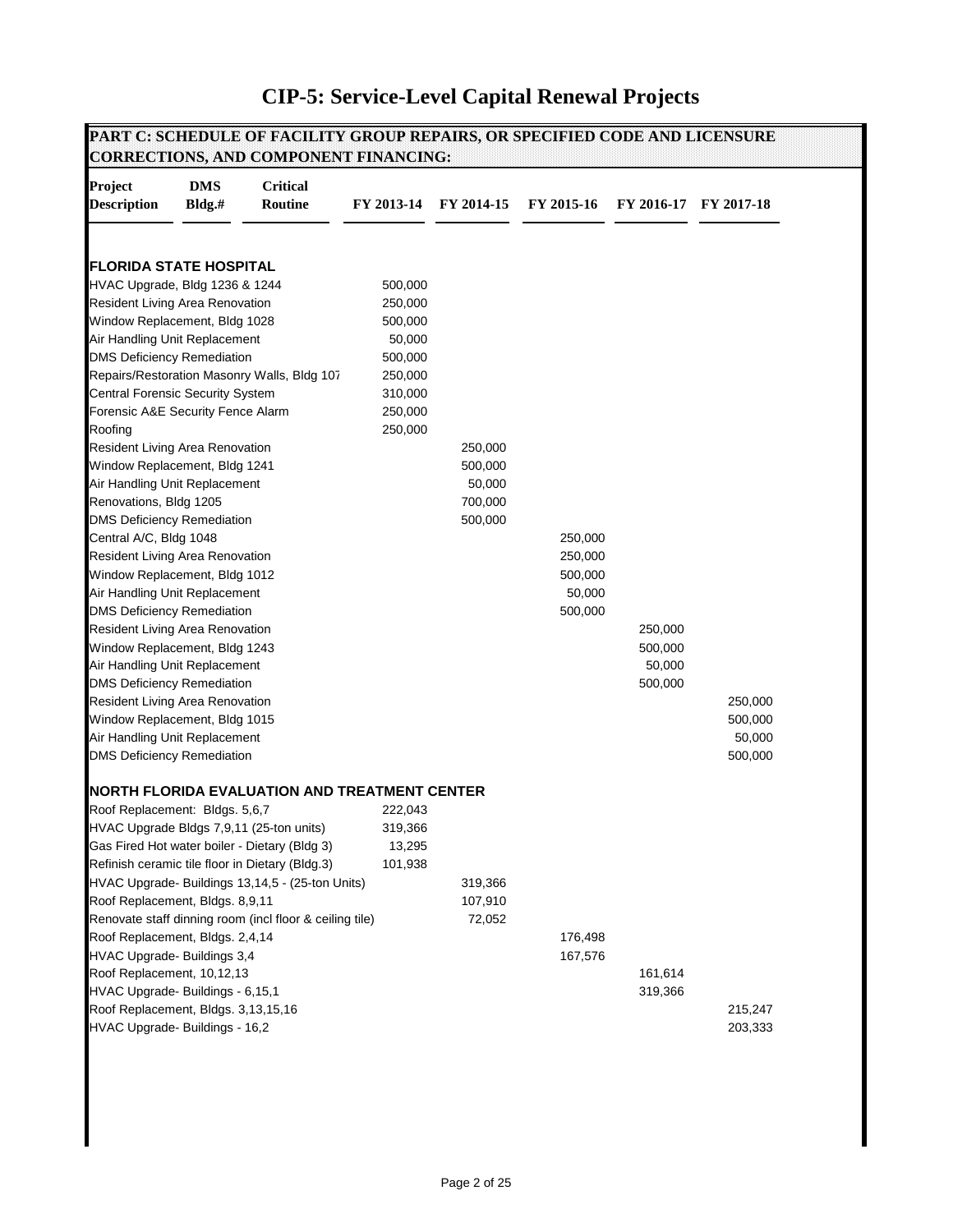| Project<br><b>Description</b>                 | <b>DMS</b><br>$Bldg.*$ | <b>Critical</b><br>Routine                                    | FY 2013-14 FY 2014-15 |         | FY 2015-16 |         | FY 2016-17 FY 2017-18 |
|-----------------------------------------------|------------------------|---------------------------------------------------------------|-----------------------|---------|------------|---------|-----------------------|
|                                               |                        | <b>INORTHEAST FLORIDA STATE HOSPITAL</b>                      |                       |         |            |         |                       |
| <b>HVAC &amp; BAS Improvements</b>            |                        |                                                               | 100,000               |         |            |         |                       |
|                                               |                        | Roof Replacement Bldg. 38 Activity Ctr (Gym                   | 595,100               |         |            |         |                       |
| Roof Replacement Bldg. 14 Eagles Nest         |                        |                                                               | 286,458               |         |            |         |                       |
| Roof Replacement Bldg. 11 Kitchen             |                        |                                                               | 357,765               |         |            |         |                       |
| Roof Replacement Bldg. 58                     |                        |                                                               | 215,082               |         |            |         |                       |
|                                               |                        | Renovate Canteen - Public Restrooms area                      | 149,572               |         |            |         |                       |
|                                               |                        | HVAC OT and RT Facilities Bldgs. 2A and 2C                    | 298,347               |         |            |         |                       |
|                                               |                        | Window Replacemt, Bldgs. 4,6,7,8,9,10,15,17                   | 357,765               |         |            |         |                       |
|                                               |                        | Bldg. 13 air Dampers and Duct Heat Coil Replacement           |                       | 357,765 |            |         |                       |
|                                               |                        | Window Replacement Bldgs. 34,35A thru 35D                     |                       | 950,430 |            |         |                       |
| Roof Replacement Bldgs. 33                    |                        |                                                               |                       | 595,100 |            |         |                       |
|                                               |                        | Mechanical Equipment Room Repair - Campus Wide                |                       | 197,225 |            |         |                       |
| <b>HVAC Upgrade - Building 14 Eagles Nest</b> |                        |                                                               |                       | 203,179 |            |         |                       |
|                                               |                        | Shingle Roof replacement Bldgs. 15,16,17,18                   |                       | 119,760 |            |         |                       |
|                                               |                        |                                                               |                       |         | 512,084    |         |                       |
|                                               |                        | Window Replacement Bldgs. 2,3,5,11,14,16,22,30,43,59          |                       |         |            |         |                       |
| Upgrade Telephone Central Switch              |                        |                                                               |                       |         | 405,271    |         |                       |
| Roof Replacement Bldg. 3,4,5,6                |                        |                                                               |                       |         | 119,760    |         |                       |
| Roof Replacement Bldgs. 32,31                 |                        |                                                               |                       |         |            | 713,617 |                       |
|                                               |                        | Door Closers - Bldgs. 4,6,7,8,9,10,15, and 17                 |                       |         |            | 42,976  |                       |
|                                               |                        | Perimeter Fence Replacement - Campus Wide                     |                       |         |            | 298,347 |                       |
|                                               |                        | <b>WEST FLORIDA COMMUNITY CARE CENTER</b>                     |                       |         |            |         |                       |
| Replace HVAC Heat Controls                    |                        |                                                               | 120,146               |         |            |         |                       |
|                                               |                        | Replace Carpet - Multi-Purpose Room & Administration          |                       | 73,619  |            |         |                       |
| Replace Acoustic Ceiling Tiles                |                        |                                                               |                       | 103,565 |            |         |                       |
| Replace Domestic Hot Water Heaters            |                        |                                                               |                       | 20,694  |            |         |                       |
| <b>Nursing Station Renovation</b>             |                        |                                                               |                       | 92,202  |            |         |                       |
| Paint Trim on Facility Exterior               |                        |                                                               |                       |         |            | 35,470  |                       |
|                                               |                        | Security Cameras for Residential Common Areas                 |                       |         |            |         | 38,438                |
| <b>DCF REGIONS and CIRCUITS</b>               |                        | Northwest Region - 2nd Circuit - Crawfordville Warehouse:     |                       |         |            |         |                       |
| Roof Repair / Replace Gutters                 |                        |                                                               | 27,000                |         |            |         |                       |
| Replace Ceiling Tiles and Grid                |                        |                                                               |                       | 12,000  |            |         |                       |
| Clean Duct Work                               |                        |                                                               |                       | 12,000  |            |         |                       |
| <b>Pressure Wash Exterior</b>                 |                        |                                                               |                       |         | 18,000     |         |                       |
| Repair Plumbing / Fixtures                    |                        |                                                               |                       |         |            | 20,000  |                       |
| <b>Reseal Doors</b>                           |                        |                                                               |                       |         |            | 6,000   |                       |
| <b>Re-tile Facility</b>                       |                        |                                                               |                       |         |            | 20,000  |                       |
| Renovate Lobby Area                           |                        |                                                               |                       |         |            | 35,000  |                       |
| <b>Update Security Alarm</b>                  |                        |                                                               |                       |         |            |         | 40,000                |
| Repair / Replace HVAC System                  |                        |                                                               |                       |         |            |         | 100,000               |
| <b>Re-carpet Facility</b>                     |                        |                                                               |                       |         |            |         | 45,000                |
|                                               |                        |                                                               |                       |         |            |         |                       |
|                                               |                        | <b>Northwest Region - 2nd Circuit - Phillips Road Office:</b> |                       |         |            |         |                       |
| Stairwell Structural Study                    |                        |                                                               | 35,000                |         |            |         |                       |
| Repair / Replace Gutters                      |                        |                                                               | 27,000                |         |            |         |                       |
| Paint Interior                                |                        |                                                               | 35,000                |         |            |         |                       |
| Replace Ceiling Tiles and Grid                |                        |                                                               |                       | 12,000  |            |         |                       |
| Clean Duct Work                               |                        |                                                               |                       | 12,000  |            |         |                       |
| Pressure Wash Exterior                        |                        |                                                               |                       |         | 18,000     |         |                       |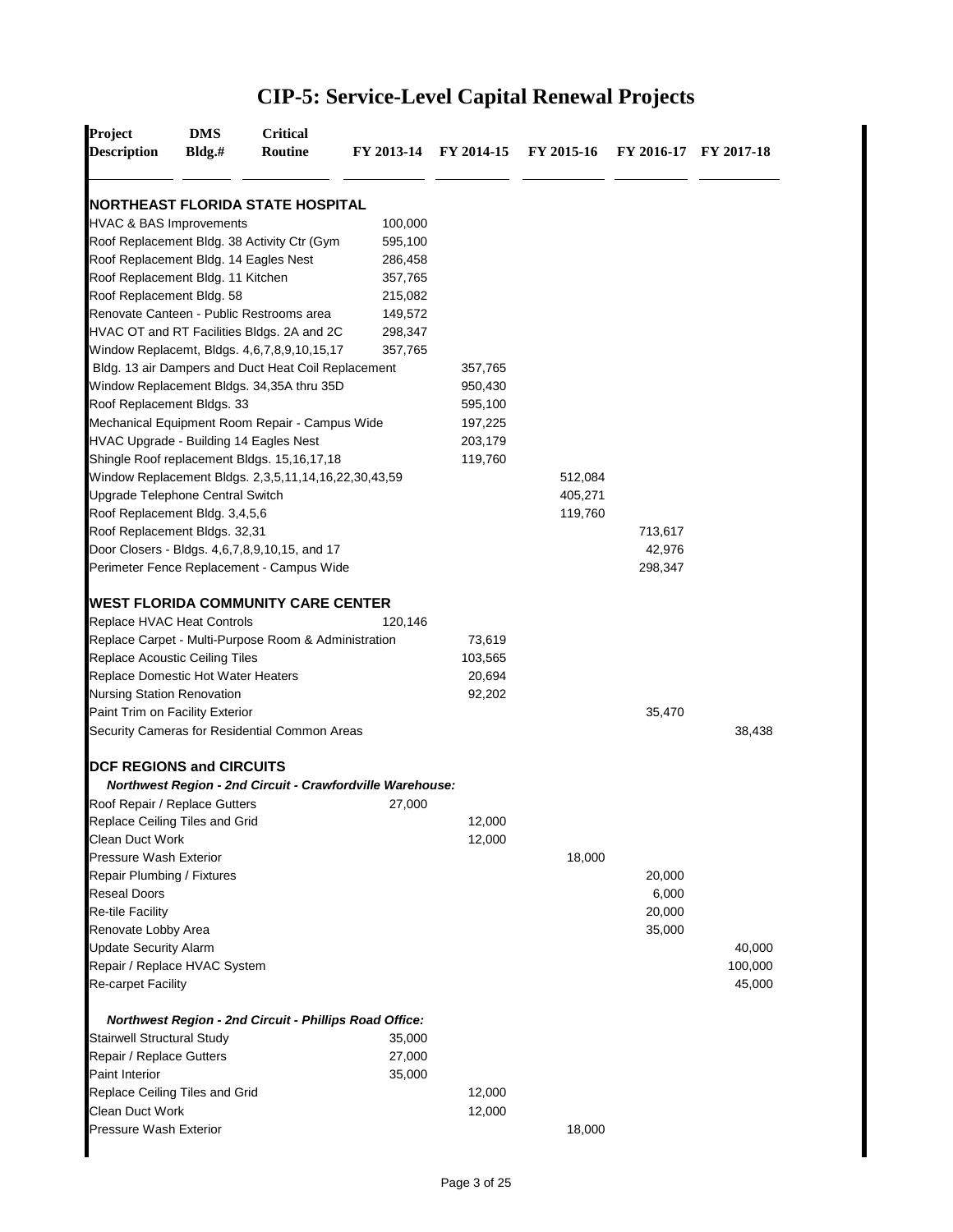| <b>Description</b>                                                                                  | Bldg.# | <b>Routine</b> | FY 2013-14                                                       | FY 2014-15 | FY 2015-16 | FY 2016-17 FY 2017-18               |         |
|-----------------------------------------------------------------------------------------------------|--------|----------------|------------------------------------------------------------------|------------|------------|-------------------------------------|---------|
| Repair Plumbing / Fixtures<br><b>Reseal Doors</b><br><b>Re-tile Facility</b><br>Renovate Lobby Area |        |                |                                                                  |            |            | 20,000<br>6,000<br>20,000<br>35,000 |         |
| <b>Update Security Alarm</b>                                                                        |        |                |                                                                  |            |            |                                     | 40,000  |
| Repair / Replace HVAC System                                                                        |        |                |                                                                  |            |            |                                     | 100,000 |
| Re-carpet Facility                                                                                  |        |                |                                                                  |            |            |                                     | 45,000  |
| <b>Paint Exterior</b>                                                                               |        |                | <b>Northwest Region - 2nd Circuit - Phillips Road Warehouse:</b> |            |            |                                     |         |
|                                                                                                     |        |                | 25,000<br>12,000                                                 |            |            |                                     |         |
| Replace Garage Door                                                                                 |        |                |                                                                  |            |            |                                     |         |
| Install / Replace Interior Lighting                                                                 |        |                | 12,000                                                           |            |            |                                     |         |
| <b>Renovate Restrooms</b>                                                                           |        |                | 30,000                                                           |            |            |                                     |         |
| Replace and Seal Doors                                                                              |        |                | 11,000                                                           |            |            |                                     |         |
| <b>Reseal Foundation</b>                                                                            |        |                | 21,000                                                           |            |            |                                     |         |
| <b>HVAC Installation</b>                                                                            |        |                | 37,000                                                           |            |            |                                     |         |
| Drop Ceiling                                                                                        |        |                | 27,000                                                           |            |            |                                     |         |
| <b>Rewire Facility</b>                                                                              |        |                |                                                                  | 35,000     |            |                                     |         |
| <b>Paint Interior</b>                                                                               |        |                |                                                                  | 10,000     |            |                                     |         |
| <b>Reseal Floor</b>                                                                                 |        |                |                                                                  |            | 10,000     |                                     |         |
| Pressure Wash Building                                                                              |        |                |                                                                  |            | 15,000     |                                     |         |
|                                                                                                     |        |                |                                                                  |            |            | 21,000                              |         |
| <b>Exterior Lighting</b>                                                                            |        |                |                                                                  |            |            |                                     |         |
|                                                                                                     |        |                | <b>Northwest Region - 2nd Circuit - Quincy Service Center:</b>   |            |            |                                     |         |
| Renovate Lobby/Public Area                                                                          |        |                | 32,000                                                           |            |            |                                     |         |
| Replace / Repair Gutters                                                                            |        |                | 30,000                                                           |            |            |                                     |         |
| Paint Exterior Window Frames and Flashing                                                           |        |                | 25,000                                                           |            |            |                                     |         |
| Replace / Upgrade Plumbing                                                                          |        |                | 80,000                                                           |            |            |                                     |         |
| <b>Duct Cleaning</b>                                                                                |        |                |                                                                  | 10,500     |            |                                     |         |
| Replace Carpeting                                                                                   |        |                |                                                                  | 36,500     |            |                                     |         |
| Replace Tile Flooring                                                                               |        |                |                                                                  | 20,000     |            |                                     |         |
| Paint Interior                                                                                      |        |                |                                                                  | 31,500     |            |                                     |         |
| <b>Exterior Door Replacement</b>                                                                    |        |                |                                                                  | 20,000     |            |                                     |         |
| Pressure Wash Exterior                                                                              |        |                |                                                                  | 16,500     |            |                                     |         |
| Upgrade security system                                                                             |        |                |                                                                  | 30,000     |            |                                     |         |
| Replace / Repair Exterior Handrails                                                                 |        |                |                                                                  |            | 25,000     |                                     |         |
| Replace Windows                                                                                     |        |                |                                                                  |            | 75,000     |                                     |         |
| Replace Exterior Awning                                                                             |        |                |                                                                  |            | 2,500      |                                     |         |
| Repair / Replace Roof                                                                               |        |                |                                                                  |            |            | 27,000                              |         |
| <b>HVAC Repair/Replacement</b>                                                                      |        |                |                                                                  |            |            | 20,000                              |         |
| Repair and Paint Interior Walls                                                                     |        |                |                                                                  |            |            | 31,500                              |         |
| Repair Exterior Walls / Foundation                                                                  |        |                |                                                                  |            |            |                                     | 21,000  |
| Replace Ceiling Tiles                                                                               |        |                |                                                                  |            |            |                                     | 21,000  |
| Pressure Wash Exterior                                                                              |        |                |                                                                  |            |            |                                     | 16,500  |
|                                                                                                     |        |                | Northwest Region - 14th Circuit - Marianna Service Center:       |            |            |                                     |         |
| Replace Remaining 48 Windows                                                                        |        |                | 75,000                                                           |            |            |                                     |         |
| Replace HVAC                                                                                        |        |                | 120,000                                                          |            |            |                                     |         |
| Replace/Upgrade Exterior Lighting                                                                   |        |                | 25,000                                                           |            |            |                                     |         |
| Paint Interior                                                                                      |        |                | 35,000                                                           |            |            |                                     |         |
| Re-carpet Facility<br>Replace Roof                                                                  |        |                |                                                                  | 42,000     |            |                                     |         |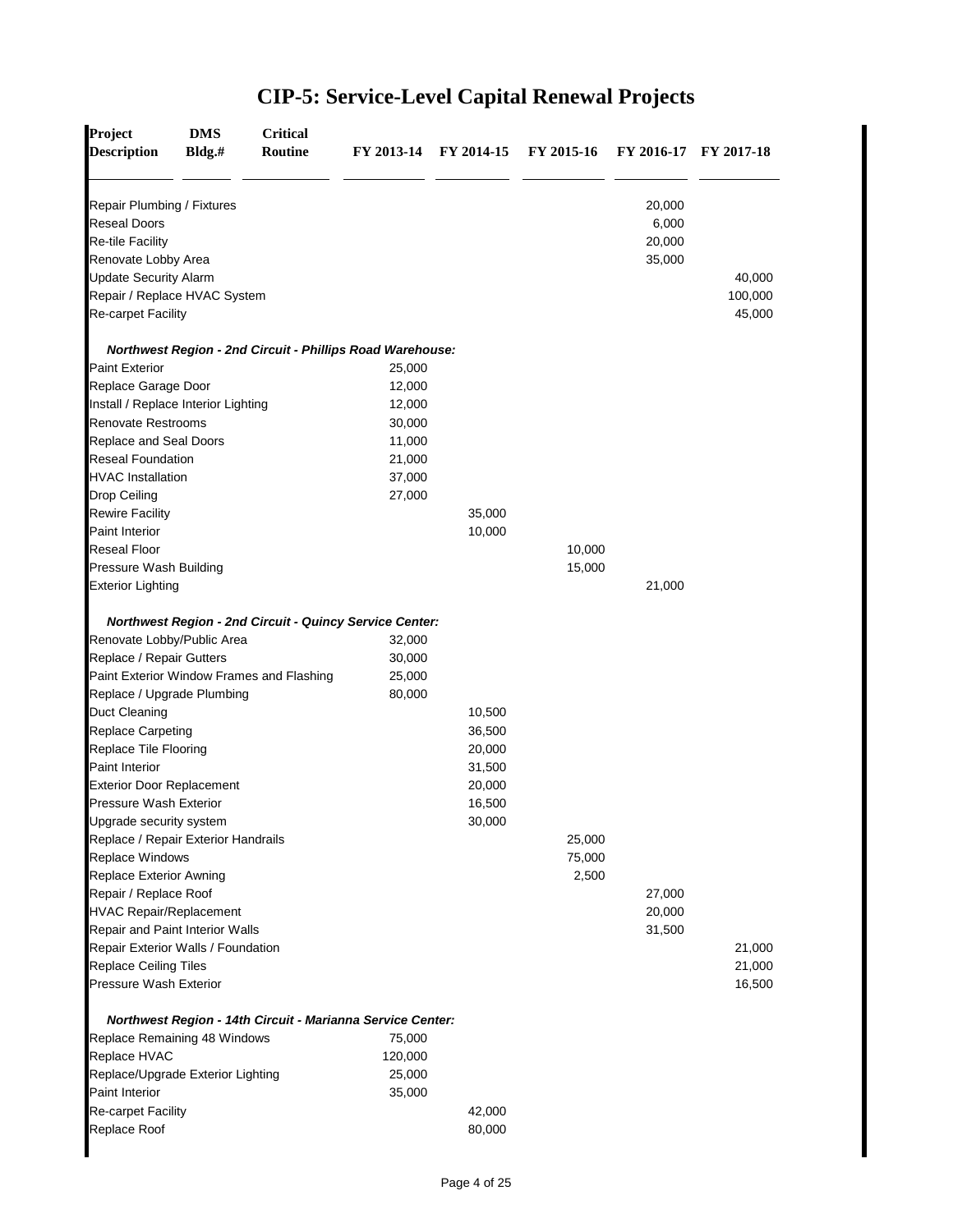| <b>Description</b>                          | Bldg.# | Routine                                                        | FY 2013-14 | FY 2014-15 | FY 2015-16 |        | FY 2016-17 FY 2017-18 |
|---------------------------------------------|--------|----------------------------------------------------------------|------------|------------|------------|--------|-----------------------|
| <b>Retile Facility</b>                      |        |                                                                |            | 11,000     |            |        |                       |
| <b>Reflective Roof Coating</b>              |        |                                                                |            |            | 30,000     |        |                       |
| Clean Duct Work                             |        |                                                                |            |            |            | 20,000 |                       |
| Pressure Wash Exterior                      |        |                                                                |            |            |            | 11,000 |                       |
| Replace Plumbing                            |        |                                                                |            |            |            |        | 20,000                |
| <b>Paint Exterior</b>                       |        |                                                                |            |            |            |        | 40,000                |
| <b>Northeast Region - 4th Circuit:</b>      |        |                                                                |            |            |            |        |                       |
|                                             |        | Emerg Generator & Transfer Sw- Roberts Bld                     | 315,000    |            |            |        |                       |
|                                             |        | Common Area Wall Coverings- Roberts Bldg                       | 25,000     |            |            |        |                       |
| Repaint Interior Walls- Roberts Bldg        |        |                                                                | 21,000     |            |            |        |                       |
|                                             |        | Replace Carpeting - First Floor- Roberts Bldg                  | 42,000     |            |            |        |                       |
|                                             |        | Roberts Annex Renovations (SAMH Riverhou                       | 217,000    |            |            |        |                       |
|                                             |        | Replace Carpeting, Second Floor- Roberts Bl                    | 79,000     |            |            |        |                       |
|                                             |        | Exterior Wash, Repair, Waterproof- Roberts B                   | 46,000     |            |            |        |                       |
| Reroof - Roberts Bldg                       |        |                                                                | 525,000    |            |            |        |                       |
|                                             |        | Replc deep sinks, wtr htrs, all floors- Roberts                | 11,000     |            |            |        |                       |
|                                             |        | Replc Air Compressor, Tank, Dryer-Roberts                      | 5,000      |            |            |        |                       |
|                                             |        | Repair/resurface steps leading into Roberts B                  | 5,000      |            |            |        |                       |
| Replace Carpeting, 3rd Floor - Roberts Bldg |        |                                                                |            | 47,000     |            |        |                       |
|                                             |        | Replace Wall Coverings, 3rd Floor - Roberts Bldg               |            | 21,000     |            |        |                       |
|                                             |        | Replace Parking Lot Lighting Fixtures - Roberts Bldg           |            | 89,000     |            |        |                       |
|                                             |        | Replace Parking Lot Lighting Fixtures - SAMH Riverhouse        |            | 16,000     |            |        |                       |
|                                             |        | Replace Wall Coverings in Executive Suites- Roberts Bldg       |            | 21,000     |            |        |                       |
|                                             |        | Remodel Interior w/ workstations (3 floors) - Roberts Building |            | 2,000,000  |            |        |                       |
|                                             |        | Replace 1st Floor South store front doors - Roberts Bldg       |            | 10,000     |            |        |                       |
|                                             |        | <b>Northeast Region - 8th Circuit - ESS Cluster:</b>           |            |            |            |        |                       |
|                                             |        | Replace 2 air handlers, Bldg #1 (10 ton $+5$ to                | 8,000      |            |            |        |                       |
| Re-Roof three buildings                     |        |                                                                | 47,000     |            |            |        |                       |
| Re-carpet Building #2                       |        |                                                                | 8,000      |            |            |        |                       |
|                                             |        | Repair/Replace wood rot, paint exterior (3 bld                 | 11,000     |            |            |        |                       |
| Renovations for Building #2 (Interior)      |        |                                                                |            | 150,103    |            |        |                       |
|                                             |        | Renovate Building #1 interior (incl mech & elect)              |            | 58,000     |            |        |                       |
|                                             |        | Replace 2 air handlers for building $#2$ (10 ton $+5$ ton)     |            | 8,000      |            |        |                       |
|                                             |        | Replace 2 air handlers for building #3 (10 ton $+ 5$ ton)      |            | 8,000      |            |        |                       |
| Renovations for Building #3 (Interior)      |        |                                                                |            |            | 150,103    |        |                       |
| <b>Suncoast Region:</b>                     |        |                                                                |            |            |            |        |                       |
| Suncoast Region Generator Upgrade           |        |                                                                | 219,980    |            |            |        |                       |
|                                             |        | Suncoast Region HQ Plenum Return Air System                    |            | 410,745    |            |        |                       |
|                                             |        | Suncoast Region 135 KW Portable Generator                      |            | 106,752    |            |        |                       |
|                                             |        | Southeast Region - 15th Circuit - Belle Glade Service Center:  |            |            |            |        |                       |
|                                             |        | Belle Glade Service Center Remodel Project                     | 250,000    |            |            |        |                       |
| Central Region - 10th Circuit:              |        |                                                                |            |            |            |        |                       |
|                                             |        | DMS Peterson Bldg (Lakeland) Lease Renovi                      | 363,000    |            |            |        |                       |
|                                             |        |                                                                |            |            |            |        |                       |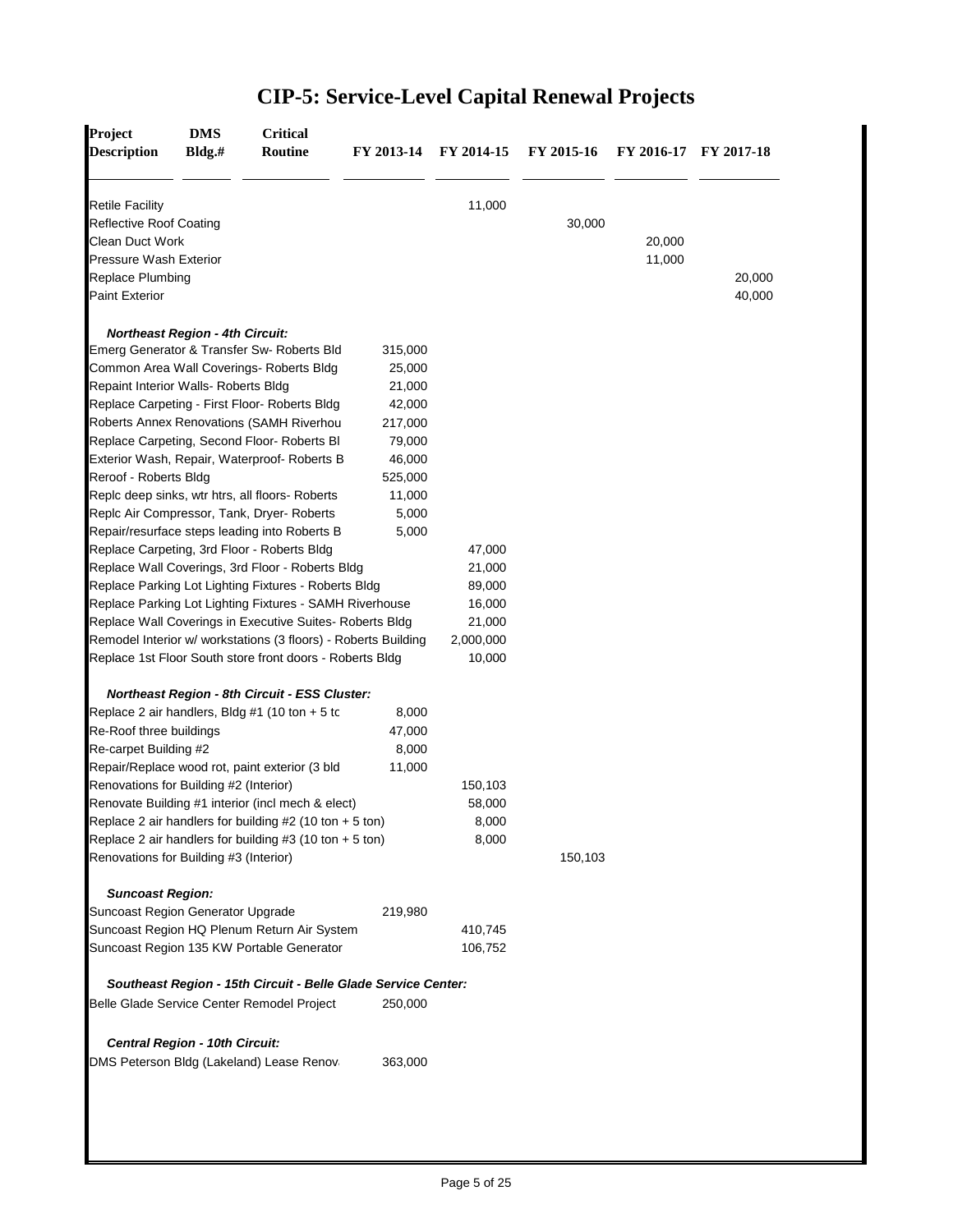| PART D: SCHEDULE OF MAJOR REPAIRS AND COMPONENT FINANCING:      |                               |  |                                                        |  |                                                                                                                                                                                                                                                                                                                                                                                             |  |  |  |  |
|-----------------------------------------------------------------|-------------------------------|--|--------------------------------------------------------|--|---------------------------------------------------------------------------------------------------------------------------------------------------------------------------------------------------------------------------------------------------------------------------------------------------------------------------------------------------------------------------------------------|--|--|--|--|
| <b>BUILDING / FACILITY IDENTIFICATION / DESCRIPTION</b>         |                               |  |                                                        |  |                                                                                                                                                                                                                                                                                                                                                                                             |  |  |  |  |
|                                                                 |                               |  |                                                        |  | $\begin{picture}(150,10) \put(0,0){\dashbox{0.5}(10,0){ }} \put(15,0){\circle{10}} \put(15,0){\circle{10}} \put(15,0){\circle{10}} \put(15,0){\circle{10}} \put(15,0){\circle{10}} \put(15,0){\circle{10}} \put(15,0){\circle{10}} \put(15,0){\circle{10}} \put(15,0){\circle{10}} \put(15,0){\circle{10}} \put(15,0){\circle{10}} \put(15,0){\circle{10}} \put(15,0){\circle{10}} \put(15$ |  |  |  |  |
| LRPP NARRATIVE PAGE ON WHICH PROJECT IS DESCRIBED _____________ |                               |  |                                                        |  |                                                                                                                                                                                                                                                                                                                                                                                             |  |  |  |  |
| <b>Schedule of Project Components</b>                           | <b>Estimated Expenditures</b> |  |                                                        |  |                                                                                                                                                                                                                                                                                                                                                                                             |  |  |  |  |
| (Component/Fund Code)                                           |                               |  | FY 2013-14 FY 2014-15 FY 2015-16 FY 2016-17 FY 2017-18 |  |                                                                                                                                                                                                                                                                                                                                                                                             |  |  |  |  |
|                                                                 |                               |  |                                                        |  |                                                                                                                                                                                                                                                                                                                                                                                             |  |  |  |  |
|                                                                 |                               |  |                                                        |  |                                                                                                                                                                                                                                                                                                                                                                                             |  |  |  |  |
|                                                                 |                               |  |                                                        |  |                                                                                                                                                                                                                                                                                                                                                                                             |  |  |  |  |
|                                                                 |                               |  |                                                        |  |                                                                                                                                                                                                                                                                                                                                                                                             |  |  |  |  |
|                                                                 |                               |  |                                                        |  |                                                                                                                                                                                                                                                                                                                                                                                             |  |  |  |  |
|                                                                 |                               |  |                                                        |  |                                                                                                                                                                                                                                                                                                                                                                                             |  |  |  |  |
|                                                                 |                               |  |                                                        |  |                                                                                                                                                                                                                                                                                                                                                                                             |  |  |  |  |
|                                                                 |                               |  |                                                        |  |                                                                                                                                                                                                                                                                                                                                                                                             |  |  |  |  |
|                                                                 |                               |  |                                                        |  |                                                                                                                                                                                                                                                                                                                                                                                             |  |  |  |  |
|                                                                 |                               |  |                                                        |  |                                                                                                                                                                                                                                                                                                                                                                                             |  |  |  |  |
| Total: All Costs by Fund Code                                   |                               |  |                                                        |  |                                                                                                                                                                                                                                                                                                                                                                                             |  |  |  |  |
| <b>Fund Code</b>                                                |                               |  | FY 2013-14 FY 2014-15 FY 2015-16 FY 2016-17 FY 2017-18 |  |                                                                                                                                                                                                                                                                                                                                                                                             |  |  |  |  |
|                                                                 |                               |  |                                                        |  |                                                                                                                                                                                                                                                                                                                                                                                             |  |  |  |  |
|                                                                 |                               |  |                                                        |  |                                                                                                                                                                                                                                                                                                                                                                                             |  |  |  |  |
| <b>TOTAL</b>                                                    |                               |  |                                                        |  |                                                                                                                                                                                                                                                                                                                                                                                             |  |  |  |  |
|                                                                 |                               |  |                                                        |  |                                                                                                                                                                                                                                                                                                                                                                                             |  |  |  |  |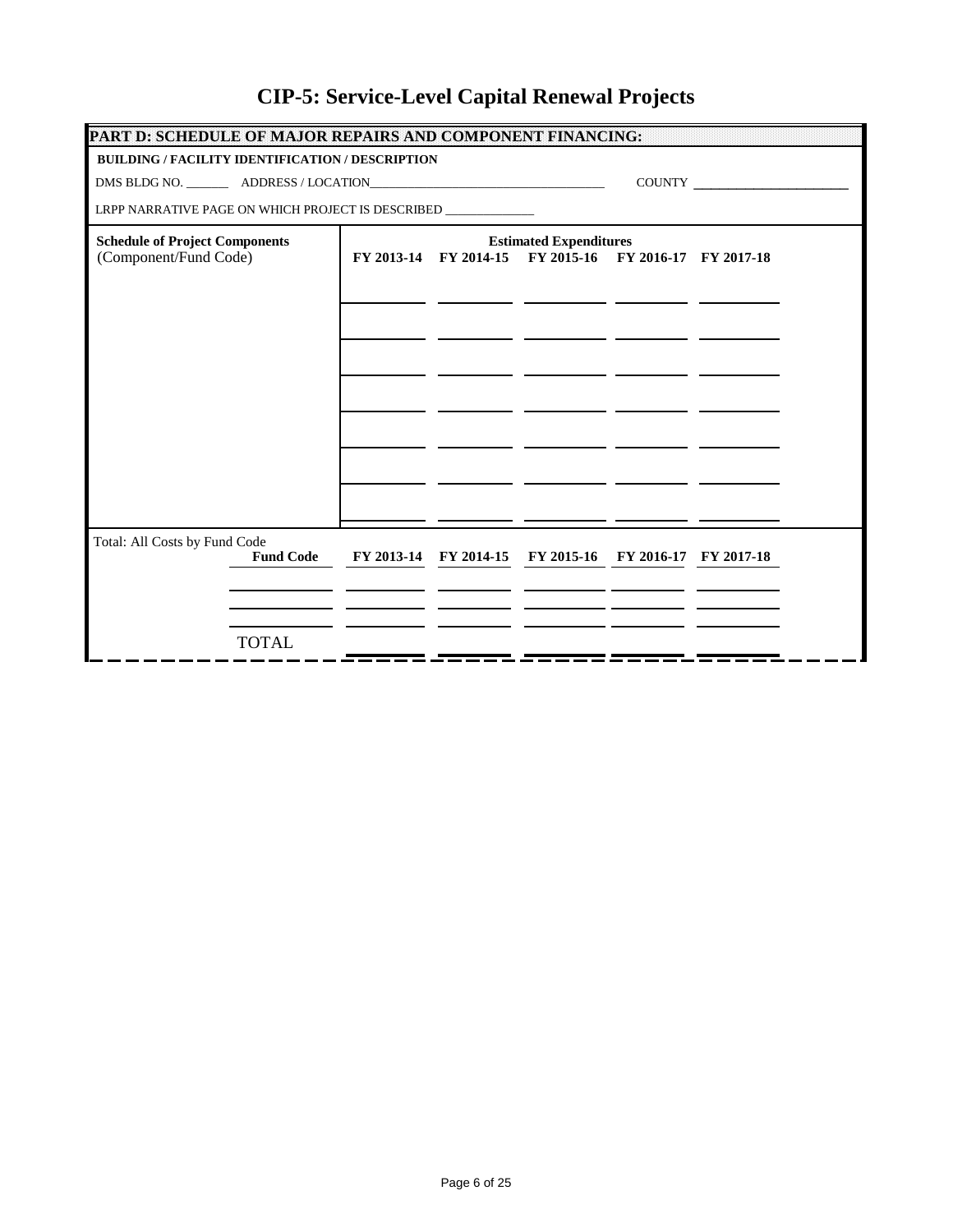| PART E: COST EFFICIENCIES ANTICIPATED FROM MAJOR REPAIRS: |                  |  |                                                        |  |  |
|-----------------------------------------------------------|------------------|--|--------------------------------------------------------|--|--|
| <b>Incremental Facility</b><br><b>Maintenance Costs</b>   | Fund<br>Code     |  | FY 2013-14 FY 2014-15 FY 2015-16 FY 2016-17 FY 2017-18 |  |  |
| Salaries & Benefits                                       |                  |  |                                                        |  |  |
|                                                           | ${\tt SUBTOTAL}$ |  |                                                        |  |  |
| <b>OPS</b>                                                |                  |  |                                                        |  |  |
|                                                           | ${\tt SUBTOTAL}$ |  |                                                        |  |  |
| Expenses                                                  |                  |  |                                                        |  |  |
|                                                           | ${\tt SUBTOTAL}$ |  |                                                        |  |  |
| Other (specify)                                           |                  |  |                                                        |  |  |
|                                                           | <b>SUBTOTAL</b>  |  |                                                        |  |  |
| <b>Fund Totals</b>                                        |                  |  |                                                        |  |  |
|                                                           | <b>TOTAL</b>     |  |                                                        |  |  |
| <b>Incremental</b><br><b>Utility Costs</b>                |                  |  |                                                        |  |  |
| Other (specify)                                           |                  |  |                                                        |  |  |
|                                                           | <b>TOTAL</b>     |  |                                                        |  |  |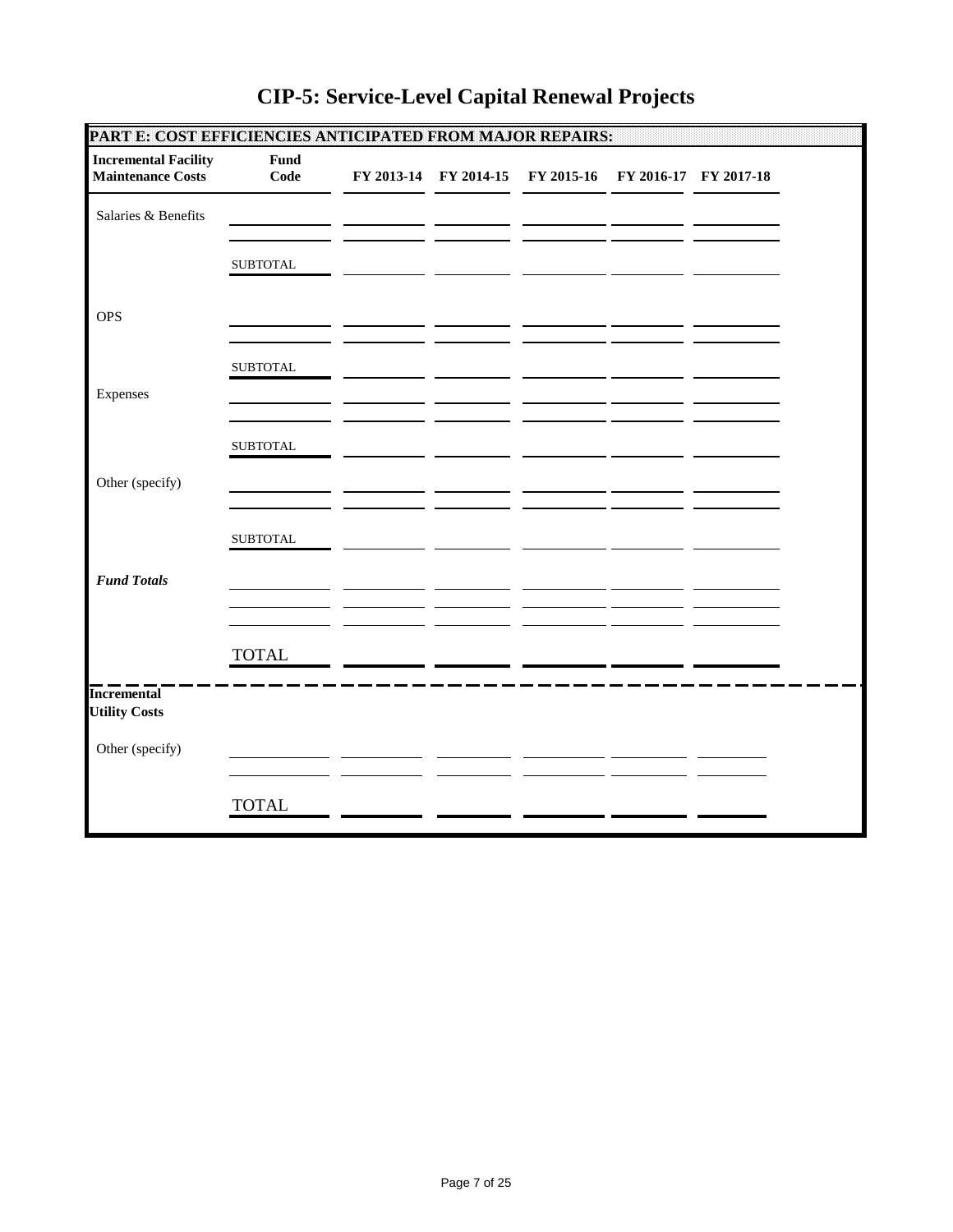|                                                                                     | Agency:                                                                         | Dept. of Children & Families                                                                                                                                                                                                                                                                                                                                                                   |                                                             |                                                        | <b>LAS/PBS Budget Entity Code:</b>                             |                                                 |                                                       |                         |  |  |  |
|-------------------------------------------------------------------------------------|---------------------------------------------------------------------------------|------------------------------------------------------------------------------------------------------------------------------------------------------------------------------------------------------------------------------------------------------------------------------------------------------------------------------------------------------------------------------------------------|-------------------------------------------------------------|--------------------------------------------------------|----------------------------------------------------------------|-------------------------------------------------|-------------------------------------------------------|-------------------------|--|--|--|
|                                                                                     | Service:                                                                        |                                                                                                                                                                                                                                                                                                                                                                                                |                                                             |                                                        | <b>Appropriation Category Code:</b>                            |                                                 |                                                       |                         |  |  |  |
|                                                                                     |                                                                                 | <b>CAMPUS SYSTEMS</b>                                                                                                                                                                                                                                                                                                                                                                          |                                                             |                                                        | <b>Agency Priority:</b>                                        |                                                 |                                                       |                         |  |  |  |
| <b>Project Title:</b>                                                               |                                                                                 |                                                                                                                                                                                                                                                                                                                                                                                                |                                                             |                                                        | <b>LRPP Narrative Page:</b>                                    |                                                 |                                                       |                         |  |  |  |
| To be constructed by:                                                               |                                                                                 |                                                                                                                                                                                                                                                                                                                                                                                                |                                                             |                                                        |                                                                |                                                 |                                                       |                         |  |  |  |
| <b>Level of Aggregation:</b>                                                        |                                                                                 |                                                                                                                                                                                                                                                                                                                                                                                                |                                                             |                                                        |                                                                |                                                 |                                                       |                         |  |  |  |
| $\Box$ Service<br>MH treatment facility/campus (SUS/SBCC only): ____<br><b>NAME</b> |                                                                                 |                                                                                                                                                                                                                                                                                                                                                                                                |                                                             |                                                        |                                                                |                                                 |                                                       |                         |  |  |  |
|                                                                                     |                                                                                 | Major Repair Project? (Y/N) (If <u>Yes,</u> complete Parts A, D & E; if <u>No</u> , complete Parts A, B & C)                                                                                                                                                                                                                                                                                   |                                                             |                                                        |                                                                |                                                 |                                                       |                         |  |  |  |
|                                                                                     |                                                                                 | Critical Need? (Y/N) (If Yes, all funding must be requested in the first two fiscal years)                                                                                                                                                                                                                                                                                                     |                                                             |                                                        |                                                                |                                                 |                                                       |                         |  |  |  |
|                                                                                     |                                                                                 | <b>PART A: SYSTEM IDENTIFICATION</b>                                                                                                                                                                                                                                                                                                                                                           |                                                             |                                                        |                                                                |                                                 |                                                       |                         |  |  |  |
| <b>BUILDING SYSTEM GROUP</b><br>Annual group request? _____                         |                                                                                 |                                                                                                                                                                                                                                                                                                                                                                                                | CENTRAL UTILITY SYSTEM GROUP<br>Annual group request? _____ |                                                        |                                                                |                                                 | <b>CODE AND LICENSURE</b><br><b>CORRECTION GROUPS</b> |                         |  |  |  |
| electrical<br>envelope<br>interior                                                  | $(BE)$ <sub>_______</sub><br>$(BX)$ <sub>_____</sub><br>(BI)                    |                                                                                                                                                                                                                                                                                                                                                                                                | cogeneration<br>cooling gen./distrib.<br>electric distrib.  |                                                        | $(UG)$ <sub>_______</sub><br>(UC)<br>$(UD)$ <sub>_______</sub> |                                                 | Licensure<br>Annual request? _____                    | $(LC)$ <sub>_____</sub> |  |  |  |
| mechanical<br>plumbing<br>roof                                                      | $(BM)$ <sub>_____</sub><br>$(BP)$ <sub>______</sub><br>$(BR)$ <sub>______</sub> |                                                                                                                                                                                                                                                                                                                                                                                                | heating gen./distrib.<br>landfill<br>water treat./distrib.  |                                                        | $(UL)$ <sub>______</sub>                                       |                                                 | Life Safety<br>Annual request? ____                   | $(LS)$ <sub>_____</sub> |  |  |  |
| site<br>special<br>structural                                                       | $(BG)$ <sub>______</sub><br>$(BD)$ <sub>______</sub><br>(BS)                    |                                                                                                                                                                                                                                                                                                                                                                                                | waste treatment                                             |                                                        | (US)                                                           |                                                 | Handicapped (LH) _____<br>Annual request? _____       |                         |  |  |  |
|                                                                                     |                                                                                 |                                                                                                                                                                                                                                                                                                                                                                                                |                                                             |                                                        |                                                                |                                                 | Environmental (LE) _____<br>Annual request? _____     |                         |  |  |  |
|                                                                                     |                                                                                 | SPECIAL SYSTEM GROUP<br>Annual group request? _____                                                                                                                                                                                                                                                                                                                                            |                                                             |                                                        | <b>CAMPUS SYSTEM GROUP</b><br>Annual group request? _____      |                                                 |                                                       |                         |  |  |  |
|                                                                                     | storage tanks                                                                   | energy conservation (SC) ______                                                                                                                                                                                                                                                                                                                                                                | $(SX)$ <sub>______</sub>                                    | drainage/grounds<br>road system paving<br>other paving |                                                                | $(CG)$ $X$<br>$(CR)$ $X$<br>$(CP)$ $X$          |                                                       |                         |  |  |  |
|                                                                                     |                                                                                 | NOTE: If at least three systems or at least two groups are to be repaired in a single project, it is a MAJOR REPAIR and Part D<br>should be used. If three or more systems in a facility group are being repaired in separate projects within one group's general<br>capital renewal request, it is NOT a MAJOR REPAIR and you will answer YES to "annual request" and complete Parts B and C. |                                                             |                                                        |                                                                |                                                 |                                                       |                         |  |  |  |
|                                                                                     |                                                                                 | PART B: PROJECTED FINANCE PLAN FOR FACILITY GROUP REPAIRS, AND SPECIFIED<br><b>CODE AND LICENSURE CORRECTIONS:</b>                                                                                                                                                                                                                                                                             |                                                             |                                                        |                                                                |                                                 |                                                       |                         |  |  |  |
| Group/System                                                                        |                                                                                 | <b>Fund Code</b>                                                                                                                                                                                                                                                                                                                                                                               | FY 2013-14                                                  | FY 2014-15                                             | FY 2015-16                                                     | FY 2016-17                                      | FY 2017-18                                            |                         |  |  |  |
| CG<br>${\sf CR}$<br>CP                                                              |                                                                                 |                                                                                                                                                                                                                                                                                                                                                                                                | 60,000<br>271,636<br>164,537                                | $\boldsymbol{0}$<br>201,938<br>$\boldsymbol{0}$        | $\boldsymbol{0}$<br>100,000<br>304,883                         | $\boldsymbol{0}$<br>100,000<br>$\boldsymbol{0}$ | 476,491<br>100,000<br>43,000                          |                         |  |  |  |
|                                                                                     |                                                                                 |                                                                                                                                                                                                                                                                                                                                                                                                |                                                             |                                                        |                                                                |                                                 |                                                       |                         |  |  |  |

**TOTAL**  $\overline{\smash{\big)}\xrightarrow{8496,173}}$   $\overline{\smash{\big)}\xrightarrow{8201,938}}$   $\overline{\smash{\big)}\xrightarrow{8404,883}}$   $\overline{\smash{\big)}\xrightarrow{8100,000}}$   $\overline{\smash{\big)}\xrightarrow{8619,491}}$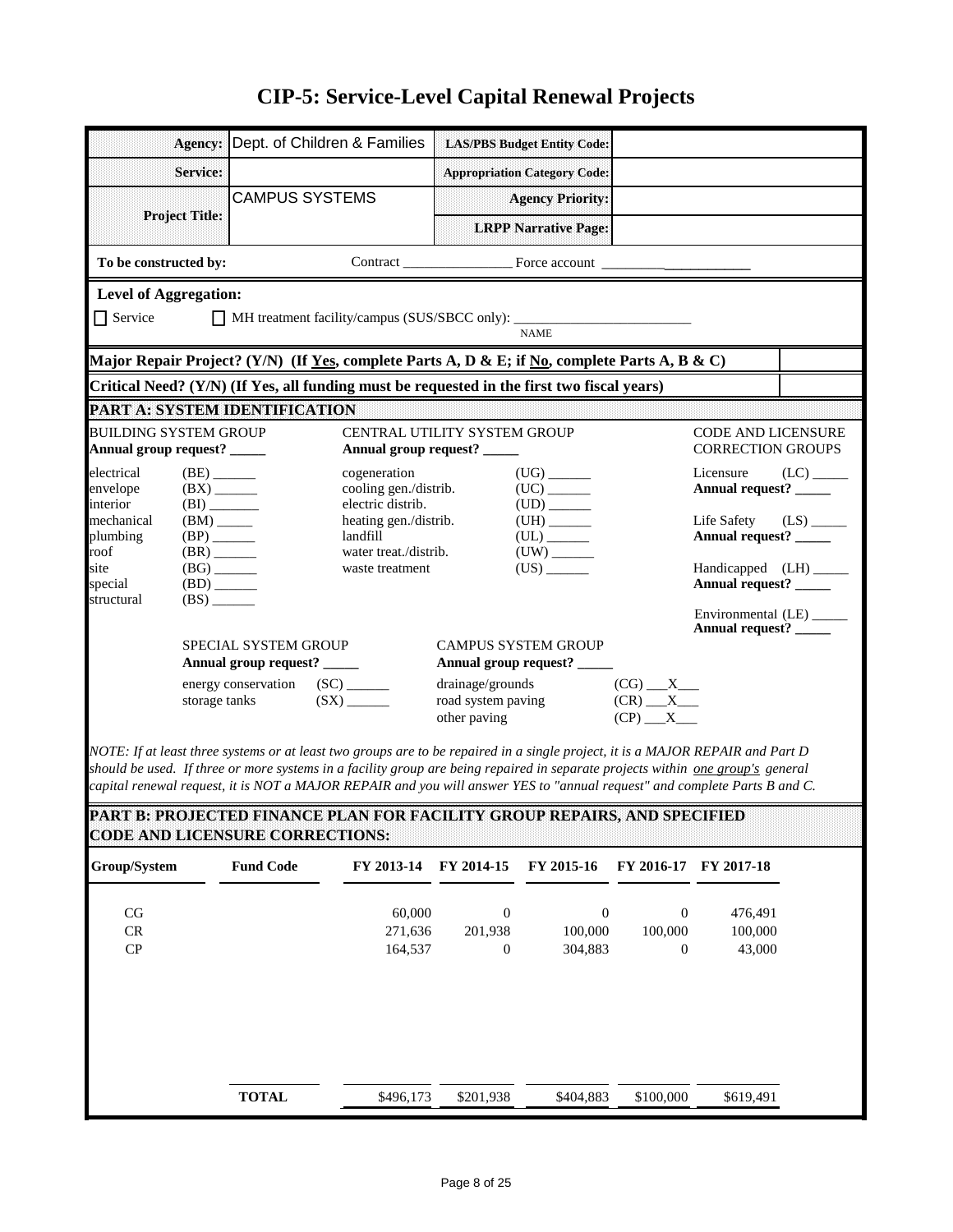#### **PART C: SCHEDULE OF FACILITY GROUP REPAIRS, OR SPECIFIED CODE AND LICENSURE CORRECTIONS, AND COMPONENT FINANCING: Project DMS Critical Description Bldg.# Routine FY 2013-14 FY 2014-15 FY 2015-16 FY 2016-17 FY 2017-18 FLORIDA STATE HOSPITAL** Road & Parking Lot Resurfacing 100,000 100,000 100,000 100,000 100,000 **NORTH FLORIDA EVALUATION AND TREATMENT CENTER** Pave visitor/staff overflow parking lot 101,938 **NORTHEAST FLORIDA STATE HOSPITAL** Resurface Asphalt Paving 238,883 Campus System drainage improvements 476,491 **DCF REGIONS and CIRCUITS**  *Northwest Region - 2nd Circuit - Crawfordville Warehouse:* Repair Side Walks and Curbs, Provide Site D 35,000  *Northwest Region - 2nd Circuit - Phillips Road Office:* Repair Side Walks and Curbs 12,000 Regrade/Rebase and Re-stripe Parking lot 18,000  *Northwest Region - 2nd Circuit - Phillips Road Warehouse:* Repave Driveway 8,000 and the state of the state of the state of the state of the state of the state of the state of the state of the state of the state of the state of the state of the state of the state of the state of t  *Northwest Region - 2nd Circuit - Quincy Service Center:* Repave and Re-stripe Parking Lot 35,000  *Northwest Region - 14th Circuit - Marianna Service Center:* Parking Lot Repair and Restriping 10 and 100 and 100 and 100 and 100 and 100 and 100 and 100 and 100 and 100 and 100 and 100 and 100 and 100 and 100 and 100 and 100 and 100 and 100 and 100 and 100 and 100 and 100 and 100 a  *Northeast Region - 4th Circuit:* Site Work (Repair Curbing, Parking Lot) - Rol 16,000 Repair/Replace Roof Rain Water Runoff/drair 9,000 Seal and stripe parking lot for Roberts Bldg 26,000  *Northeast Region - 8th Circuit - ESS Cluster:* Install Culvert 16,000  *Suncoast Region:* Suncoast Region HQ Parking Lot 171,636  *Southeast Region - 15th Circuit - Belle Glade Service Center:* Belle Glade Service Center Parking Lot Repa 118,537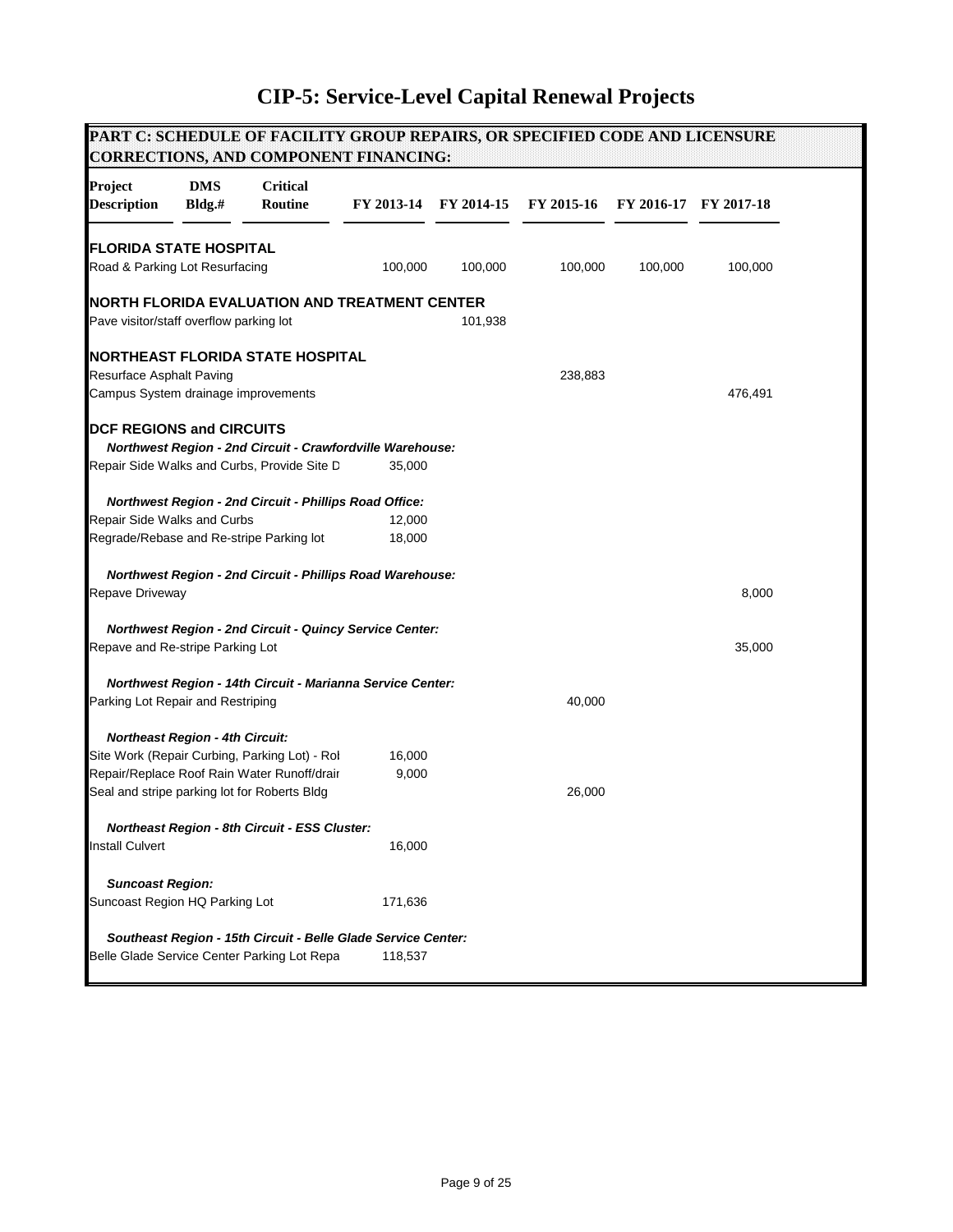| PART D: SCHEDULE OF MAJOR REPAIRS AND COMPONENT FINANCING:                                                                                                                                                                                                                                                                                                                                  |  |  |                                                        |  |  |  |  |  |  |
|---------------------------------------------------------------------------------------------------------------------------------------------------------------------------------------------------------------------------------------------------------------------------------------------------------------------------------------------------------------------------------------------|--|--|--------------------------------------------------------|--|--|--|--|--|--|
| <b>BUILDING / FACILITY IDENTIFICATION / DESCRIPTION</b>                                                                                                                                                                                                                                                                                                                                     |  |  |                                                        |  |  |  |  |  |  |
| $\begin{picture}(150,10) \put(0,0){\dashbox{0.5}(10,0){ }} \put(15,0){\circle{10}} \put(15,0){\circle{10}} \put(15,0){\circle{10}} \put(15,0){\circle{10}} \put(15,0){\circle{10}} \put(15,0){\circle{10}} \put(15,0){\circle{10}} \put(15,0){\circle{10}} \put(15,0){\circle{10}} \put(15,0){\circle{10}} \put(15,0){\circle{10}} \put(15,0){\circle{10}} \put(15,0){\circle{10}} \put(15$ |  |  |                                                        |  |  |  |  |  |  |
| LRPP NARRATIVE PAGE ON WHICH PROJECT IS DESCRIBED _____________                                                                                                                                                                                                                                                                                                                             |  |  |                                                        |  |  |  |  |  |  |
| <b>Schedule of Project Components</b>                                                                                                                                                                                                                                                                                                                                                       |  |  | <b>Estimated Expenditures</b>                          |  |  |  |  |  |  |
| (Component/Fund Code)                                                                                                                                                                                                                                                                                                                                                                       |  |  | FY 2013-14 FY 2014-15 FY 2015-16 FY 2016-17 FY 2017-18 |  |  |  |  |  |  |
|                                                                                                                                                                                                                                                                                                                                                                                             |  |  |                                                        |  |  |  |  |  |  |
|                                                                                                                                                                                                                                                                                                                                                                                             |  |  |                                                        |  |  |  |  |  |  |
|                                                                                                                                                                                                                                                                                                                                                                                             |  |  |                                                        |  |  |  |  |  |  |
|                                                                                                                                                                                                                                                                                                                                                                                             |  |  |                                                        |  |  |  |  |  |  |
|                                                                                                                                                                                                                                                                                                                                                                                             |  |  |                                                        |  |  |  |  |  |  |
|                                                                                                                                                                                                                                                                                                                                                                                             |  |  |                                                        |  |  |  |  |  |  |
|                                                                                                                                                                                                                                                                                                                                                                                             |  |  |                                                        |  |  |  |  |  |  |
|                                                                                                                                                                                                                                                                                                                                                                                             |  |  |                                                        |  |  |  |  |  |  |
|                                                                                                                                                                                                                                                                                                                                                                                             |  |  |                                                        |  |  |  |  |  |  |
|                                                                                                                                                                                                                                                                                                                                                                                             |  |  |                                                        |  |  |  |  |  |  |
|                                                                                                                                                                                                                                                                                                                                                                                             |  |  |                                                        |  |  |  |  |  |  |
| Total: All Costs by Fund Code<br><b>Fund Code</b>                                                                                                                                                                                                                                                                                                                                           |  |  | FY 2013-14 FY 2014-15 FY 2015-16 FY 2016-17 FY 2017-18 |  |  |  |  |  |  |
|                                                                                                                                                                                                                                                                                                                                                                                             |  |  |                                                        |  |  |  |  |  |  |
|                                                                                                                                                                                                                                                                                                                                                                                             |  |  |                                                        |  |  |  |  |  |  |
|                                                                                                                                                                                                                                                                                                                                                                                             |  |  |                                                        |  |  |  |  |  |  |
| <b>TOTAL</b>                                                                                                                                                                                                                                                                                                                                                                                |  |  |                                                        |  |  |  |  |  |  |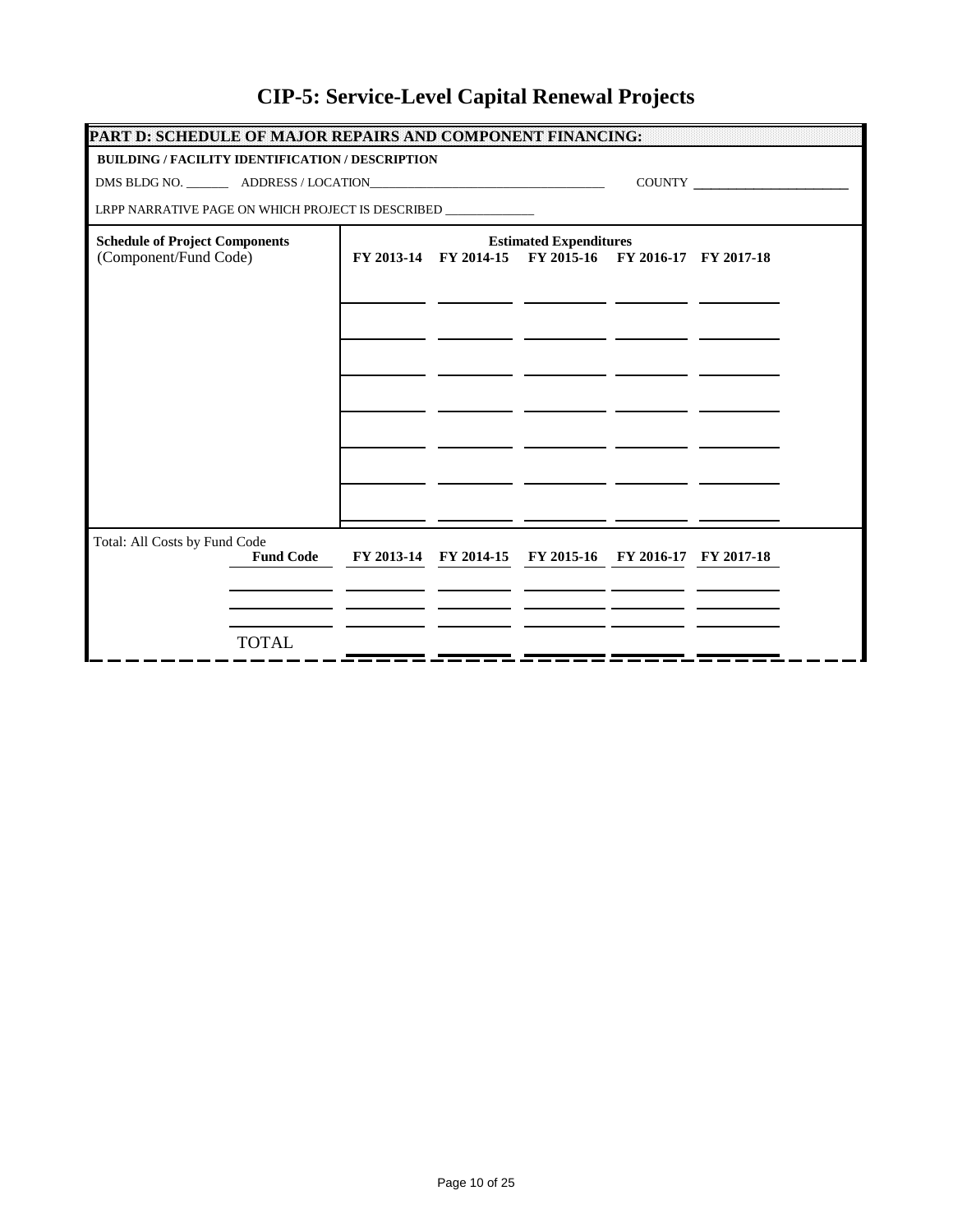| PART E: COST EFFICIENCIES ANTICIPATED FROM MAJOR REPAIRS: |                 |  |                                                        |  |  |
|-----------------------------------------------------------|-----------------|--|--------------------------------------------------------|--|--|
| <b>Incremental Facility</b><br><b>Maintenance Costs</b>   | Fund<br>Code    |  | FY 2013-14 FY 2014-15 FY 2015-16 FY 2016-17 FY 2017-18 |  |  |
| Salaries & Benefits                                       |                 |  |                                                        |  |  |
|                                                           | <b>SUBTOTAL</b> |  |                                                        |  |  |
| <b>OPS</b>                                                |                 |  |                                                        |  |  |
|                                                           | <b>SUBTOTAL</b> |  |                                                        |  |  |
| Expenses                                                  |                 |  |                                                        |  |  |
|                                                           | <b>SUBTOTAL</b> |  |                                                        |  |  |
| Other (specify)                                           |                 |  |                                                        |  |  |
|                                                           | <b>SUBTOTAL</b> |  |                                                        |  |  |
| <b>Fund Totals</b>                                        |                 |  |                                                        |  |  |
|                                                           | <b>TOTAL</b>    |  |                                                        |  |  |
| <b>Incremental</b><br><b>Utility Costs</b>                |                 |  |                                                        |  |  |
| Other (specify)                                           |                 |  |                                                        |  |  |
|                                                           | <b>TOTAL</b>    |  |                                                        |  |  |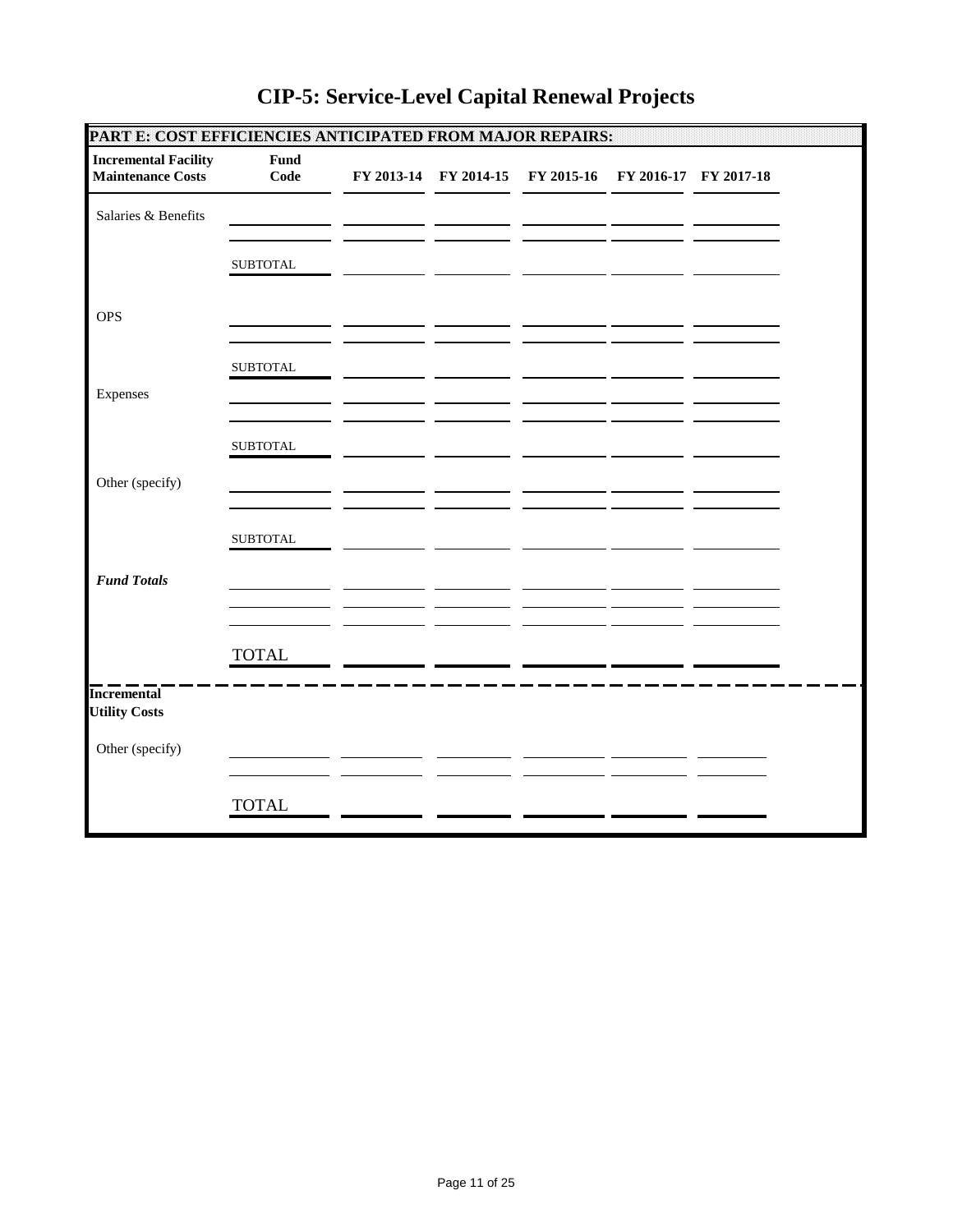| Agency:                                                                                                                                                                                                                                                                                                                                                                                               | Dept. of Children & Families                                   |                                                            |                    | <b>LAS/PBS Budget Entity Code:</b>      |                          |                                                  |                        |  |  |  |  |
|-------------------------------------------------------------------------------------------------------------------------------------------------------------------------------------------------------------------------------------------------------------------------------------------------------------------------------------------------------------------------------------------------------|----------------------------------------------------------------|------------------------------------------------------------|--------------------|-----------------------------------------|--------------------------|--------------------------------------------------|------------------------|--|--|--|--|
| Service:                                                                                                                                                                                                                                                                                                                                                                                              |                                                                |                                                            |                    | <b>Appropriation Category Code:</b>     |                          |                                                  |                        |  |  |  |  |
| <b>Project Title:</b>                                                                                                                                                                                                                                                                                                                                                                                 | Code & Licensure Corrections -                                 |                                                            |                    | <b>Agency Priority:</b>                 |                          |                                                  |                        |  |  |  |  |
|                                                                                                                                                                                                                                                                                                                                                                                                       | <b>ENVIRONMENTAL (LE)</b>                                      |                                                            |                    | <b>LRPP Narrative Page:</b>             |                          |                                                  |                        |  |  |  |  |
| To be constructed by:                                                                                                                                                                                                                                                                                                                                                                                 |                                                                |                                                            |                    |                                         |                          |                                                  |                        |  |  |  |  |
| <b>Level of Aggregation:</b>                                                                                                                                                                                                                                                                                                                                                                          |                                                                |                                                            |                    |                                         |                          |                                                  |                        |  |  |  |  |
| $\Box$ Service<br>MH treatment facility/campus (SUS/SBCC only): _____                                                                                                                                                                                                                                                                                                                                 |                                                                |                                                            |                    |                                         |                          |                                                  |                        |  |  |  |  |
| <b>NAME</b><br>Major Repair Project? (Y/N)  (If <u>Yes,</u> complete Parts A, D & E; if <u>No</u> , complete Parts A, B & C)                                                                                                                                                                                                                                                                          |                                                                |                                                            |                    |                                         |                          |                                                  |                        |  |  |  |  |
| Critical Need? (Y/N) (If Yes, all funding must be requested in the first two fiscal years)                                                                                                                                                                                                                                                                                                            |                                                                |                                                            |                    |                                         |                          |                                                  |                        |  |  |  |  |
| PART A: SYSTEM IDENTIFICATION                                                                                                                                                                                                                                                                                                                                                                         |                                                                |                                                            |                    |                                         |                          |                                                  |                        |  |  |  |  |
| <b>BUILDING SYSTEM GROUP</b>                                                                                                                                                                                                                                                                                                                                                                          |                                                                | <b>CENTRAL UTILITY SYSTEM GROUP</b>                        |                    |                                         |                          | <b>CODE AND LICENSURE</b>                        |                        |  |  |  |  |
| Annual group request? _____                                                                                                                                                                                                                                                                                                                                                                           |                                                                | Annual group request? _____                                |                    |                                         |                          | <b>CORRECTION GROUPS</b>                         |                        |  |  |  |  |
| electrical<br>$(BE)$ <sub>_______</sub><br>envelope<br>$(BX)$ <sub>______</sub><br>interior                                                                                                                                                                                                                                                                                                           |                                                                | cogeneration<br>cooling gen./distrib.<br>electric distrib. |                    | $(UG)$ <sub>_______</sub>               |                          | Licensure<br>Annual request? _____               |                        |  |  |  |  |
| (BI)<br>mechanical<br>$(BM)$ <sub>______</sub><br>$(BP)$ <sub>_______</sub><br>plumbing                                                                                                                                                                                                                                                                                                               |                                                                | heating gen./distrib.<br>landfill                          |                    | ${\rm (UL)} \xrightarrow{\phantom{aa}}$ |                          | Life Safety<br>Annual request? ____              | $(LS)$ <sub>____</sub> |  |  |  |  |
| roof<br>$(BR)$ <sub>______</sub><br>site<br>$(BG)$ <sub>______</sub><br>special<br>$(BD)$ <sub>_____</sub>                                                                                                                                                                                                                                                                                            |                                                                | water treat./distrib.<br>waste treatment                   |                    | $(US)$ <sub>________</sub>              |                          | Handicapped (LH) ______<br>Annual request? _____ |                        |  |  |  |  |
| structural<br>(BS)                                                                                                                                                                                                                                                                                                                                                                                    |                                                                |                                                            |                    |                                         |                          |                                                  |                        |  |  |  |  |
|                                                                                                                                                                                                                                                                                                                                                                                                       | SPECIAL SYSTEM GROUP                                           |                                                            |                    | <b>CAMPUS SYSTEM GROUP</b>              |                          | Annual request?                                  |                        |  |  |  |  |
|                                                                                                                                                                                                                                                                                                                                                                                                       | Annual group request? _____<br>energy conservation (SC) ______ |                                                            | drainage/grounds   | Annual group request? _____             | $(CG)$ <sub>______</sub> |                                                  |                        |  |  |  |  |
| storage tanks                                                                                                                                                                                                                                                                                                                                                                                         |                                                                | $(SX)$ <sub>_____</sub>                                    | road system paving |                                         | $(CR)$ <sub>______</sub> |                                                  |                        |  |  |  |  |
|                                                                                                                                                                                                                                                                                                                                                                                                       |                                                                |                                                            | other paving       |                                         | $(CP)$ <sub>______</sub> |                                                  |                        |  |  |  |  |
| NOTE: If at least three systems or at least two groups are to be repaired in a single project, it is a MAJOR REPAIR and Part D<br>should be used. If three or more systems in a facility group are being repaired in separate projects within <u>one group's</u> general<br>capital renewal request, it is NOT a MAJOR REPAIR and you will answer YES to "annual request" and complete Parts B and C. |                                                                |                                                            |                    |                                         |                          |                                                  |                        |  |  |  |  |
| <b>PART B: PROJECTED FINANCE PLAN FOR FACILITY GROUP REPAIRS. AND SPECIFIED</b>                                                                                                                                                                                                                                                                                                                       |                                                                |                                                            |                    |                                         |                          |                                                  |                        |  |  |  |  |
| <b>CODE AND LICENSURE CORRECTIONS:</b>                                                                                                                                                                                                                                                                                                                                                                |                                                                |                                                            |                    |                                         |                          |                                                  |                        |  |  |  |  |
| Group/System                                                                                                                                                                                                                                                                                                                                                                                          | <b>Fund Code</b>                                               | FY 2013-14                                                 | FY 2014-15         | FY 2015-16                              |                          | FY 2016-17 FY 2017-18                            |                        |  |  |  |  |
| $\rm LE$                                                                                                                                                                                                                                                                                                                                                                                              |                                                                | 218,883                                                    | 238,883            | $\boldsymbol{0}$                        | $\boldsymbol{0}$         | $\boldsymbol{0}$                                 |                        |  |  |  |  |
|                                                                                                                                                                                                                                                                                                                                                                                                       |                                                                |                                                            |                    |                                         |                          |                                                  |                        |  |  |  |  |
|                                                                                                                                                                                                                                                                                                                                                                                                       |                                                                |                                                            |                    |                                         |                          |                                                  |                        |  |  |  |  |
|                                                                                                                                                                                                                                                                                                                                                                                                       |                                                                |                                                            |                    |                                         |                          |                                                  |                        |  |  |  |  |
|                                                                                                                                                                                                                                                                                                                                                                                                       |                                                                |                                                            |                    |                                         |                          |                                                  |                        |  |  |  |  |
|                                                                                                                                                                                                                                                                                                                                                                                                       |                                                                |                                                            |                    |                                         |                          |                                                  |                        |  |  |  |  |
|                                                                                                                                                                                                                                                                                                                                                                                                       | <b>TOTAL</b>                                                   | \$218,883                                                  | \$238,883          | \$0                                     | $\$0$                    | $\$0$                                            |                        |  |  |  |  |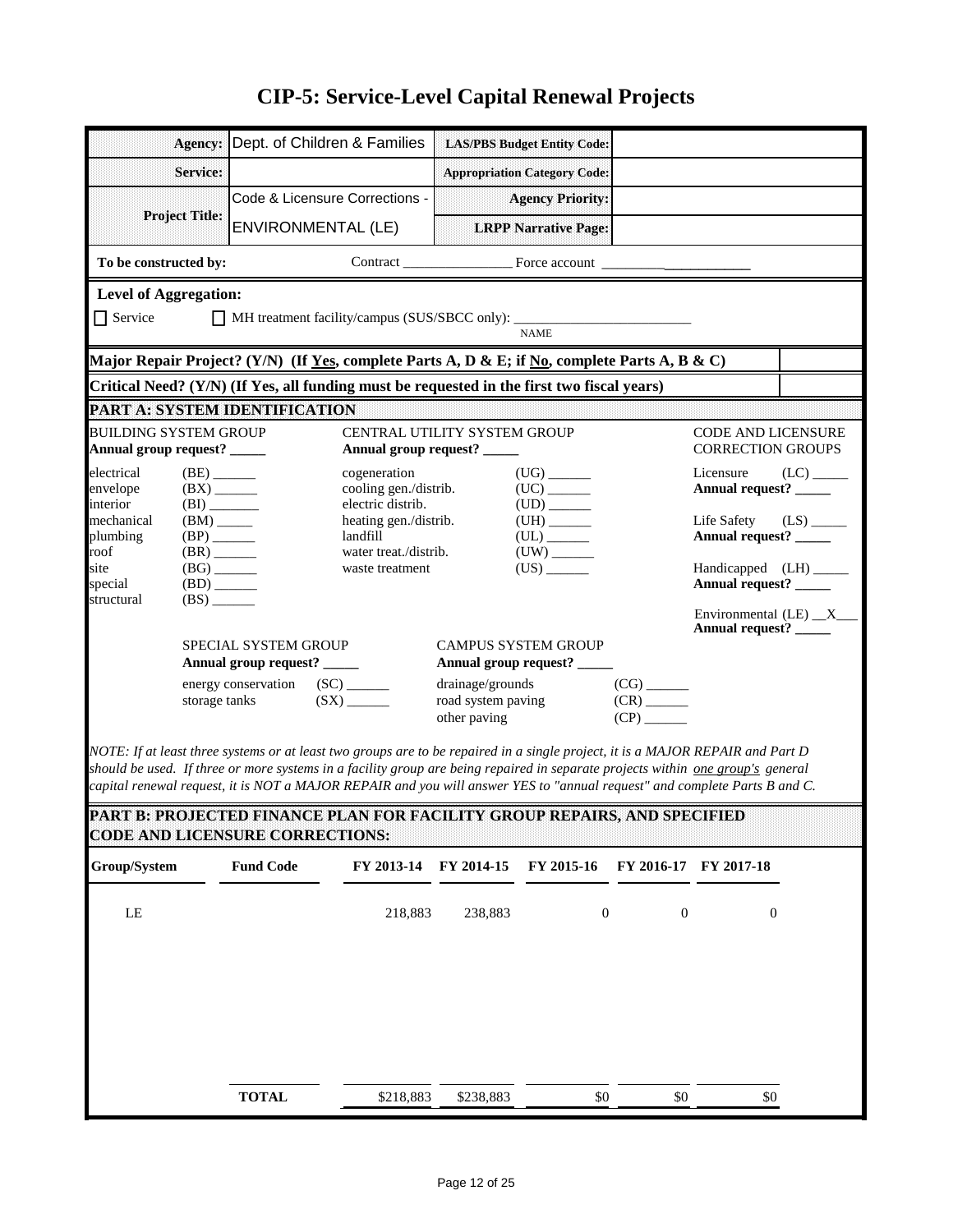|                                                                             |                         | PART C: SCHEDULE OF FACILITY GROUP REPAIRS, OR SPECIFIED CODE AND LICENSURE<br><b>CORRECTIONS, AND COMPONENT FINANCING:</b> |            |            |                                                        |            |            |  |
|-----------------------------------------------------------------------------|-------------------------|-----------------------------------------------------------------------------------------------------------------------------|------------|------------|--------------------------------------------------------|------------|------------|--|
| Project<br><b>Description</b>                                               | <b>DMS</b><br>$Bldg$ .# | <b>Critical</b><br>Routine                                                                                                  |            |            | FY 2013-14 FY 2014-15 FY 2015-16 FY 2016-17 FY 2017-18 |            |            |  |
| <b>NORTHEAST FLORIDA STATE HOSPITAL</b><br>Asbestos Abatement - Campus Wide |                         | 218,883                                                                                                                     | 238,883    |            |                                                        |            |            |  |
|                                                                             |                         |                                                                                                                             |            |            |                                                        |            |            |  |
|                                                                             |                         | PART D: SCHEDULE OF MAJOR REPAIRS AND COMPONENT FINANCING:<br>BUILDING / FACILITY IDENTIFICATION / DESCRIPTION              |            |            |                                                        |            |            |  |
|                                                                             |                         |                                                                                                                             |            |            |                                                        |            | COUNTY     |  |
| <b>Schedule of Project Components</b>                                       |                         | LRPP NARRATIVE PAGE ON WHICH PROJECT IS DESCRIBED _____________                                                             |            |            | <b>Estimated Expenditures</b>                          |            |            |  |
| (Component/Fund Code)                                                       |                         |                                                                                                                             |            |            | FY 2013-14 FY 2014-15 FY 2015-16 FY 2016-17 FY 2017-18 |            |            |  |
|                                                                             |                         |                                                                                                                             |            |            |                                                        |            |            |  |
|                                                                             |                         |                                                                                                                             |            |            |                                                        |            |            |  |
|                                                                             |                         |                                                                                                                             |            |            |                                                        |            |            |  |
|                                                                             |                         |                                                                                                                             |            |            |                                                        |            |            |  |
|                                                                             |                         |                                                                                                                             |            |            |                                                        |            |            |  |
|                                                                             |                         |                                                                                                                             |            |            |                                                        |            |            |  |
| Total: All Costs by Fund Code                                               |                         | <b>Fund Code</b>                                                                                                            | FY 2013-14 | FY 2014-15 | FY 2015-16                                             | FY 2016-17 | FY 2017-18 |  |
|                                                                             |                         |                                                                                                                             |            |            |                                                        |            |            |  |
|                                                                             |                         | <b>TOTAL</b>                                                                                                                |            |            |                                                        |            |            |  |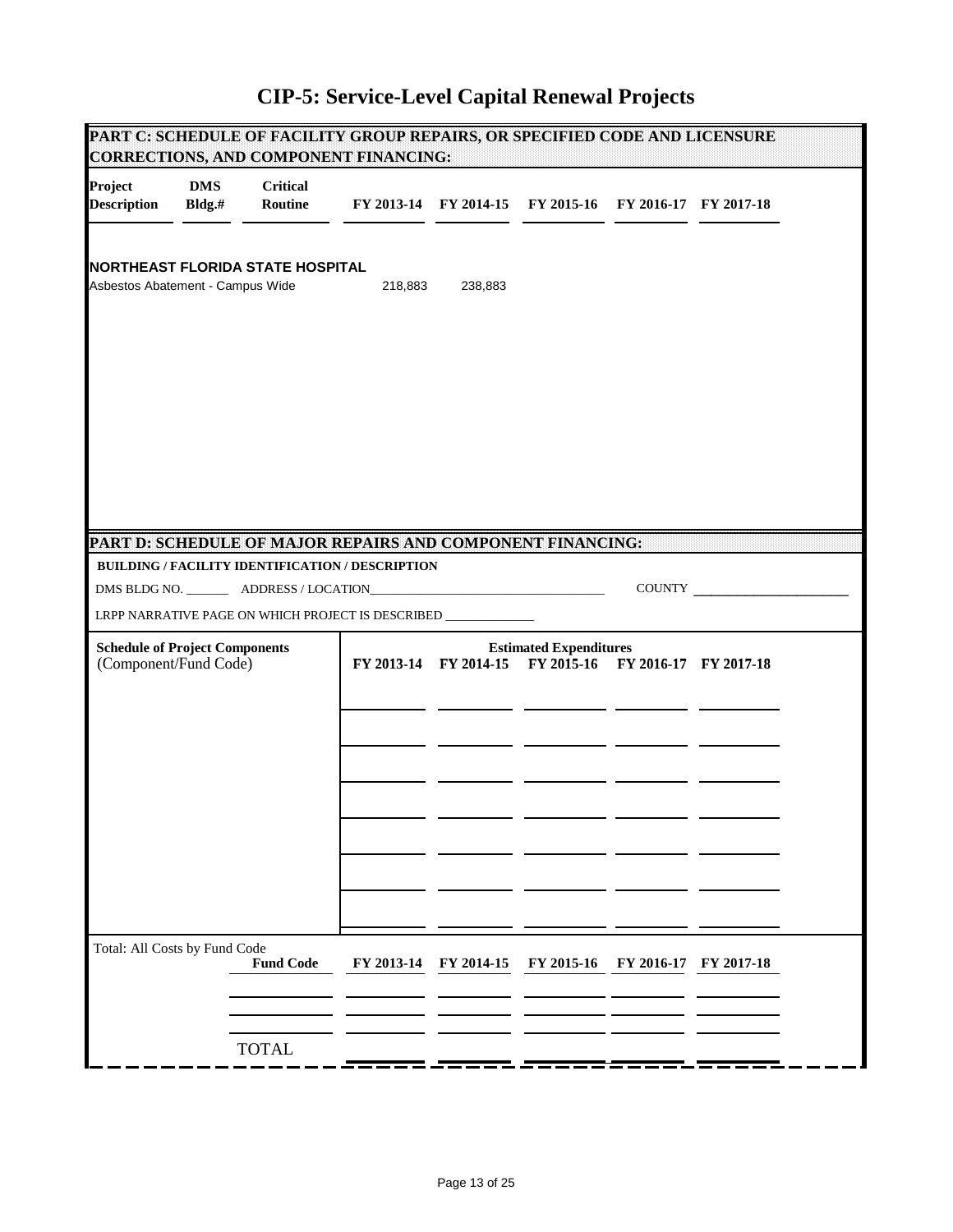| PART E: COST EFFICIENCIES ANTICIPATED FROM MAJOR REPAIRS: |                 |  |                                                        |  |  |
|-----------------------------------------------------------|-----------------|--|--------------------------------------------------------|--|--|
| <b>Incremental Facility</b><br><b>Maintenance Costs</b>   | Fund<br>Code    |  | FY 2013-14 FY 2014-15 FY 2015-16 FY 2016-17 FY 2017-18 |  |  |
| Salaries & Benefits                                       |                 |  |                                                        |  |  |
|                                                           | <b>SUBTOTAL</b> |  |                                                        |  |  |
| <b>OPS</b>                                                |                 |  |                                                        |  |  |
|                                                           | <b>SUBTOTAL</b> |  |                                                        |  |  |
| Expenses                                                  |                 |  |                                                        |  |  |
|                                                           | <b>SUBTOTAL</b> |  |                                                        |  |  |
| Other (specify)                                           |                 |  |                                                        |  |  |
|                                                           | <b>SUBTOTAL</b> |  |                                                        |  |  |
| <b>Fund Totals</b>                                        |                 |  |                                                        |  |  |
|                                                           | <b>TOTAL</b>    |  |                                                        |  |  |
| <b>Incremental</b><br><b>Utility Costs</b>                |                 |  |                                                        |  |  |
| Other (specify)                                           |                 |  |                                                        |  |  |
|                                                           | <b>TOTAL</b>    |  |                                                        |  |  |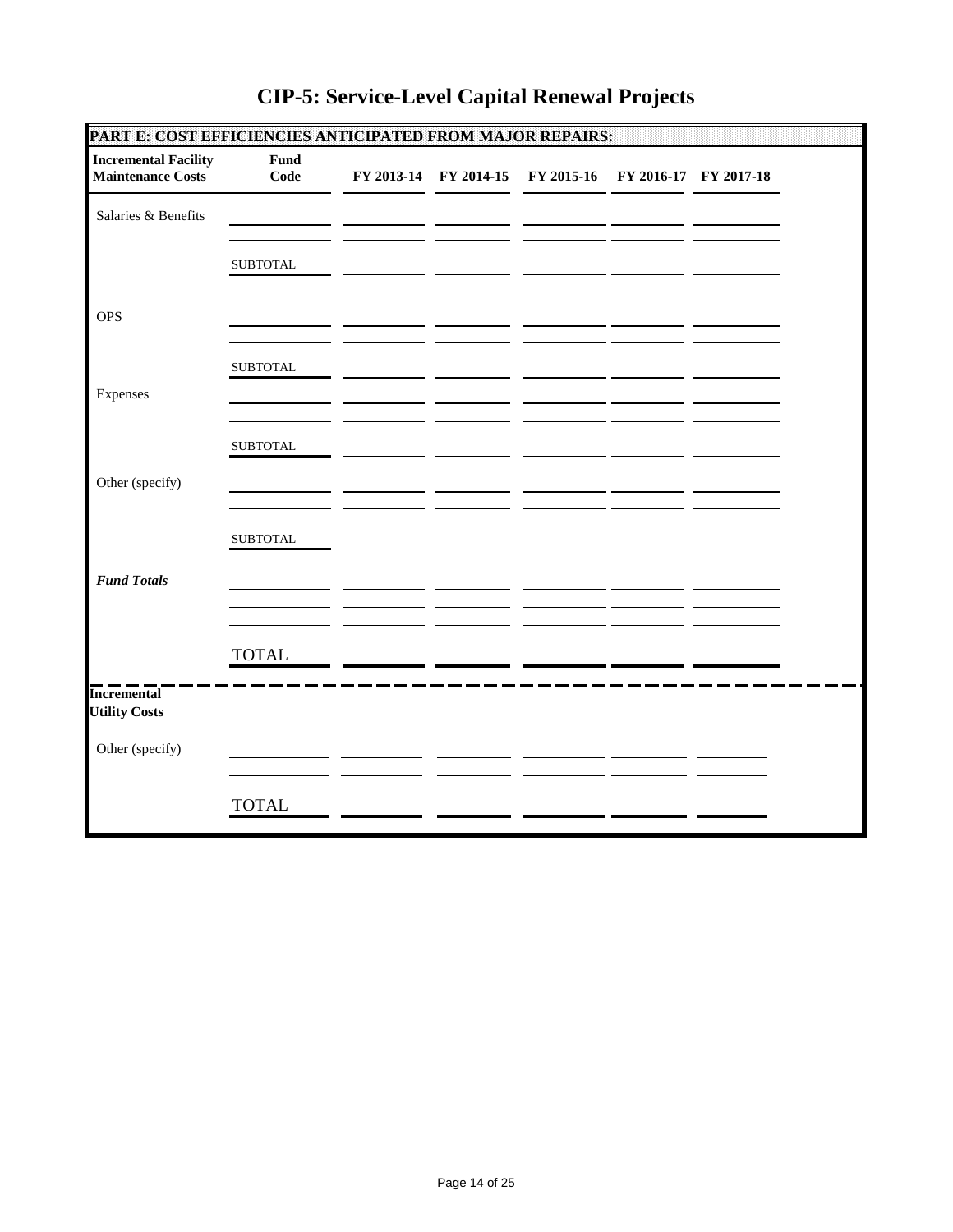|                                        | Agency:                                              |                                                     | Dept. of Children & Families                                                                                                                                                                                                                                      |                                    | <b>LAS/PBS Budget Entity Code:</b>                        |                                                      |                                                 |                         |  |  |  |
|----------------------------------------|------------------------------------------------------|-----------------------------------------------------|-------------------------------------------------------------------------------------------------------------------------------------------------------------------------------------------------------------------------------------------------------------------|------------------------------------|-----------------------------------------------------------|------------------------------------------------------|-------------------------------------------------|-------------------------|--|--|--|
|                                        |                                                      |                                                     |                                                                                                                                                                                                                                                                   |                                    |                                                           |                                                      |                                                 |                         |  |  |  |
|                                        | Service:                                             |                                                     |                                                                                                                                                                                                                                                                   |                                    | <b>Appropriation Category Code:</b>                       |                                                      |                                                 |                         |  |  |  |
| <b>Project Title:</b>                  |                                                      |                                                     | Code & Licensure Corrections -                                                                                                                                                                                                                                    |                                    | <b>Agency Priority:</b>                                   |                                                      |                                                 |                         |  |  |  |
|                                        |                                                      | HANDICAPPED (LH)                                    |                                                                                                                                                                                                                                                                   |                                    | <b>LRPP Narrative Page:</b>                               |                                                      |                                                 |                         |  |  |  |
| To be constructed by:                  |                                                      |                                                     |                                                                                                                                                                                                                                                                   |                                    |                                                           |                                                      |                                                 |                         |  |  |  |
| <b>Level of Aggregation:</b>           |                                                      |                                                     |                                                                                                                                                                                                                                                                   |                                    |                                                           |                                                      |                                                 |                         |  |  |  |
| $\Box$ Service                         | MH treatment facility/campus (SUS/SBCC only): _____  |                                                     |                                                                                                                                                                                                                                                                   |                                    |                                                           |                                                      |                                                 |                         |  |  |  |
|                                        |                                                      |                                                     |                                                                                                                                                                                                                                                                   |                                    | <b>NAME</b>                                               |                                                      |                                                 |                         |  |  |  |
|                                        |                                                      |                                                     | Major Repair Project? (Y/N) (If <u>Yes,</u> complete Parts A, D & E; if <u>No</u> , complete Parts A, B & C)                                                                                                                                                      |                                    |                                                           |                                                      |                                                 |                         |  |  |  |
| <b>PART A: SYSTEM IDENTIFICATION</b>   |                                                      |                                                     | Critical Need? (Y/N) (If Yes, all funding must be requested in the first two fiscal years)                                                                                                                                                                        |                                    |                                                           |                                                      |                                                 |                         |  |  |  |
| <b>BUILDING SYSTEM GROUP</b>           |                                                      |                                                     | CENTRAL UTILITY SYSTEM GROUP                                                                                                                                                                                                                                      |                                    |                                                           |                                                      | <b>CODE AND LICENSURE</b>                       |                         |  |  |  |
| Annual group request? _____            |                                                      |                                                     | Annual group request? _____                                                                                                                                                                                                                                       |                                    |                                                           |                                                      | <b>CORRECTION GROUPS</b>                        |                         |  |  |  |
| electrical                             | $(BE)$ <sub>________</sub>                           |                                                     | cogeneration                                                                                                                                                                                                                                                      |                                    | $(UG)$ <sub>________</sub>                                |                                                      | Licensure                                       | (LC)                    |  |  |  |
| envelope<br>interior                   | $(BX)$ <sub>______</sub><br>(BI)                     |                                                     | cooling gen./distrib.<br>electric distrib.                                                                                                                                                                                                                        |                                    |                                                           |                                                      | Annual request? _____                           |                         |  |  |  |
| mechanical<br>plumbing                 | $(BM)$ <sub>_____</sub><br>$(BP)$ <sub>______</sub>  |                                                     | heating gen./distrib.<br>landfill                                                                                                                                                                                                                                 |                                    | $(UL)$ <sub>_______</sub>                                 |                                                      | Life Safety<br>Annual request? _____            | $(LS)$ <sub>_____</sub> |  |  |  |
| roof                                   | $(BR)$ <sub>_______</sub>                            |                                                     | water treat./distrib.                                                                                                                                                                                                                                             |                                    |                                                           |                                                      |                                                 |                         |  |  |  |
| site<br>special                        | $(BG)$ <sub>______</sub><br>$(BD)$ <sub>______</sub> |                                                     | waste treatment                                                                                                                                                                                                                                                   |                                    | $(US)$ <sub>______</sub>                                  |                                                      | Handicapped $(LH)$ $X$<br>Annual request? _____ |                         |  |  |  |
| structural                             | $(BS)$ <sub>_____</sub>                              |                                                     |                                                                                                                                                                                                                                                                   |                                    |                                                           |                                                      | Environmental (LE) _____                        |                         |  |  |  |
|                                        |                                                      |                                                     |                                                                                                                                                                                                                                                                   |                                    |                                                           |                                                      | Annual request? _____                           |                         |  |  |  |
|                                        |                                                      | SPECIAL SYSTEM GROUP<br>Annual group request? _____ |                                                                                                                                                                                                                                                                   |                                    | <b>CAMPUS SYSTEM GROUP</b><br>Annual group request? _____ |                                                      |                                                 |                         |  |  |  |
|                                        |                                                      | energy conservation (SC) ______                     |                                                                                                                                                                                                                                                                   | drainage/grounds                   |                                                           | $(CG)$ <sub>_______</sub>                            |                                                 |                         |  |  |  |
|                                        | storage tanks                                        |                                                     | $(SX)$ <sub>______</sub>                                                                                                                                                                                                                                          | road system paving<br>other paving |                                                           | $(CR)$ <sub>______</sub><br>$(CP)$ <sub>______</sub> |                                                 |                         |  |  |  |
|                                        |                                                      |                                                     |                                                                                                                                                                                                                                                                   |                                    |                                                           |                                                      |                                                 |                         |  |  |  |
|                                        |                                                      |                                                     | NOTE: If at least three systems or at least two groups are to be repaired in a single project, it is a MAJOR REPAIR and Part D<br>should be used. If three or more systems in a facility group are being repaired in separate projects within one group's general |                                    |                                                           |                                                      |                                                 |                         |  |  |  |
|                                        |                                                      |                                                     | capital renewal request, it is NOT a MAJOR REPAIR and you will answer YES to "annual request" and complete Parts B and C.                                                                                                                                         |                                    |                                                           |                                                      |                                                 |                         |  |  |  |
|                                        |                                                      |                                                     | PART B: PROJECTED FINANCE PLAN FOR FACILITY GROUP REPAIRS, AND SPECIFIED                                                                                                                                                                                          |                                    |                                                           |                                                      |                                                 |                         |  |  |  |
| <b>CODE AND LICENSURE CORRECTIONS:</b> |                                                      |                                                     |                                                                                                                                                                                                                                                                   |                                    |                                                           |                                                      |                                                 |                         |  |  |  |
| Group/System                           |                                                      | <b>Fund Code</b>                                    | FY 2013-14                                                                                                                                                                                                                                                        | FY 2014-15                         | FY 2015-16                                                | FY 2016-17                                           | FY 2017-18                                      |                         |  |  |  |
| ${\rm LH}$                             |                                                      |                                                     | 962,097                                                                                                                                                                                                                                                           | 676,491                            | 712,491                                                   | 676,491                                              | 1,150,430                                       |                         |  |  |  |
|                                        |                                                      |                                                     |                                                                                                                                                                                                                                                                   |                                    |                                                           |                                                      |                                                 |                         |  |  |  |
|                                        |                                                      |                                                     |                                                                                                                                                                                                                                                                   |                                    |                                                           |                                                      |                                                 |                         |  |  |  |
|                                        |                                                      |                                                     |                                                                                                                                                                                                                                                                   |                                    |                                                           |                                                      |                                                 |                         |  |  |  |
|                                        |                                                      |                                                     |                                                                                                                                                                                                                                                                   |                                    |                                                           |                                                      |                                                 |                         |  |  |  |
|                                        |                                                      |                                                     |                                                                                                                                                                                                                                                                   |                                    |                                                           |                                                      |                                                 |                         |  |  |  |
|                                        |                                                      |                                                     |                                                                                                                                                                                                                                                                   |                                    |                                                           |                                                      |                                                 |                         |  |  |  |
|                                        |                                                      | <b>TOTAL</b>                                        | \$962,097                                                                                                                                                                                                                                                         | \$676,491                          | \$712,491                                                 | \$676,491                                            | \$1,150,430                                     |                         |  |  |  |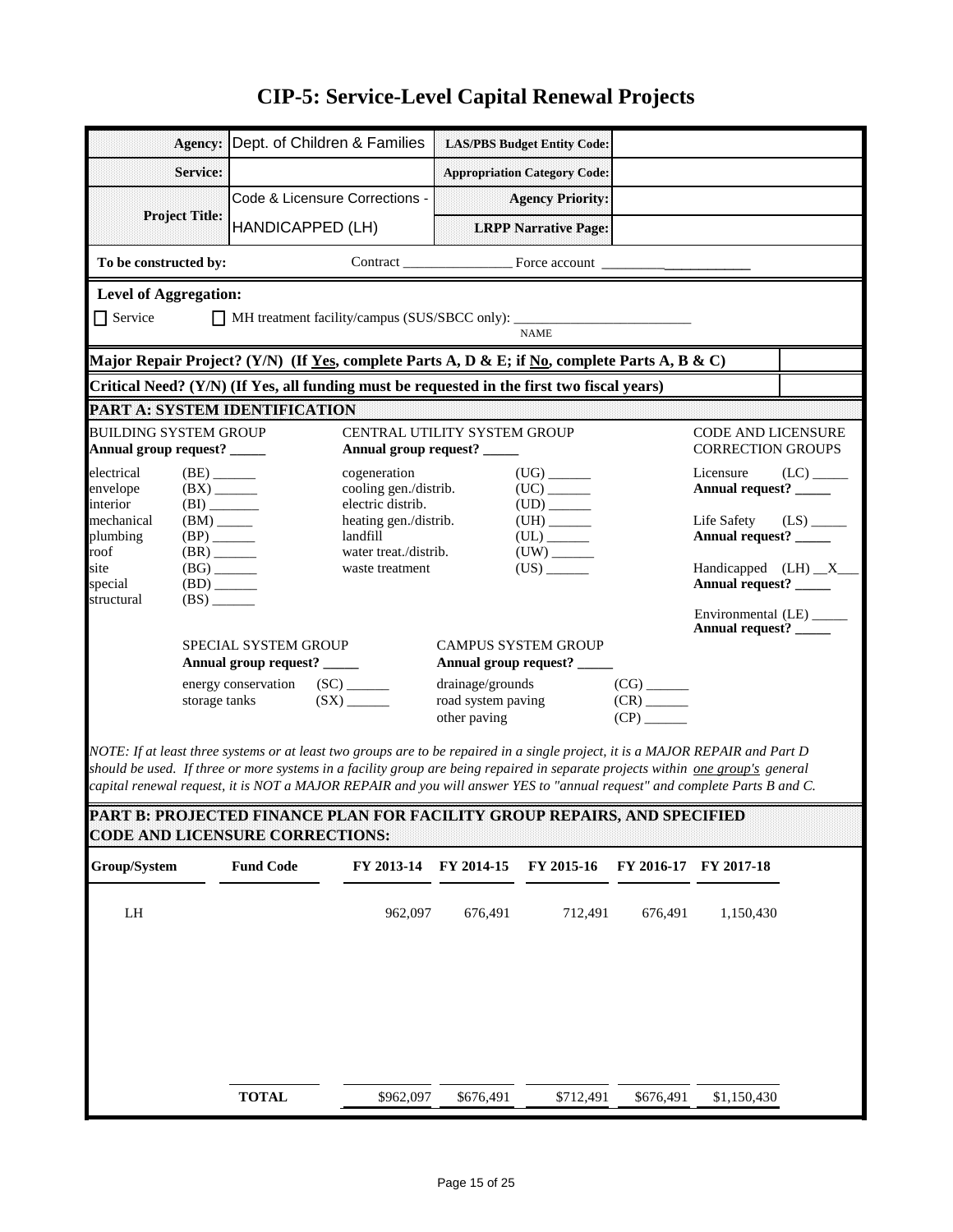|                                                        |                                        | PART C: SCHEDULE OF FACILITY GROUP REPAIRS, OR SPECIFIED CODE AND LICENSURE<br><b>CORRECTIONS, AND COMPONENT FINANCING:</b> |                    |            |            |         |                       |
|--------------------------------------------------------|----------------------------------------|-----------------------------------------------------------------------------------------------------------------------------|--------------------|------------|------------|---------|-----------------------|
| Project<br><b>Description</b>                          | <b>DMS</b><br>Bldg.#                   | <b>Critical</b><br>Routine                                                                                                  | FY 2013-14         | FY 2014-15 | FY 2015-16 |         | FY 2016-17 FY 2017-18 |
|                                                        |                                        |                                                                                                                             |                    |            |            |         |                       |
| <b>FLORIDA STATE HOSPITAL</b><br><b>ADA Compliance</b> |                                        |                                                                                                                             | 200,000            | 200,000    | 200,000    | 200,000 | 200,000               |
|                                                        |                                        | <b>INORTHEAST FLORIDA STATE HOSPITAL</b>                                                                                    |                    |            |            |         |                       |
|                                                        |                                        | Covered Walkways - ADA Entrance Compliar<br>Renaissance (1-7) Renov - Fire/ADA Complia                                      | 207,984<br>218,883 |            |            |         |                       |
| ADA Compliance - Campus Wide                           |                                        |                                                                                                                             |                    | 476,491    | 476,491    |         |                       |
| <b>Resident Housing Covered Walkways</b>               |                                        |                                                                                                                             |                    |            |            | 476,491 |                       |
| Buildings 58 ADA Renovation                            |                                        |                                                                                                                             |                    |            |            |         | 950,430               |
|                                                        |                                        | <b>WEST FLORIDA COMMUNITY CARE CENTER</b>                                                                                   |                    |            |            |         |                       |
|                                                        |                                        | Elevator Modernization & Cylinder Replaceme                                                                                 | 242,230            |            |            |         |                       |
| <b>DCF REGIONS and CIRCUITS</b>                        |                                        | Northwest Region - 2nd Circuit - Crawfordville Warehouse:                                                                   |                    |            |            |         |                       |
|                                                        |                                        | Repair / Replace ADA Equipment in Rest Rooms                                                                                |                    |            | 8,000      |         |                       |
|                                                        |                                        | Repair or Replace ADA Equipment on Doors                                                                                    |                    |            | 10,000     |         |                       |
|                                                        |                                        | Northwest Region - 2nd Circuit - Phillips Road Office:                                                                      |                    |            |            |         |                       |
|                                                        |                                        | Repair / Replace ADA Equipment in Rest Rooms                                                                                |                    |            | 8,000      |         |                       |
|                                                        |                                        | Repair or Replace ADA Equipment on Doors                                                                                    |                    |            | 10,000     |         |                       |
|                                                        |                                        | Northwest Region - 2nd Circuit - Quincy Service Center:                                                                     |                    |            |            |         |                       |
| Upgrade / Renovate Rest Rooms                          |                                        |                                                                                                                             | 45,000             |            |            |         |                       |
| Repair ADA access to building                          |                                        |                                                                                                                             | 10,000             |            |            |         |                       |
|                                                        |                                        | Northwest Region - 14th Circuit - Marianna Service Center:                                                                  |                    |            |            |         |                       |
| Renovate Restrooms (ADA)                               |                                        |                                                                                                                             | 35,000             |            |            |         |                       |
|                                                        | <b>Northeast Region - 4th Circuit:</b> |                                                                                                                             |                    |            |            |         |                       |
|                                                        |                                        | Repair/Replace Handicap/ADA Ramp into Ro                                                                                    | 3,000              |            |            |         |                       |
|                                                        |                                        |                                                                                                                             |                    |            |            |         |                       |
|                                                        |                                        |                                                                                                                             |                    |            |            |         |                       |
|                                                        |                                        |                                                                                                                             |                    |            |            |         |                       |
|                                                        |                                        |                                                                                                                             |                    |            |            |         |                       |
|                                                        |                                        |                                                                                                                             |                    |            |            |         |                       |
|                                                        |                                        |                                                                                                                             |                    |            |            |         |                       |
|                                                        |                                        |                                                                                                                             |                    |            |            |         |                       |
|                                                        |                                        |                                                                                                                             |                    |            |            |         |                       |
|                                                        |                                        |                                                                                                                             |                    |            |            |         |                       |
|                                                        |                                        |                                                                                                                             |                    |            |            |         |                       |
|                                                        |                                        |                                                                                                                             |                    |            |            |         |                       |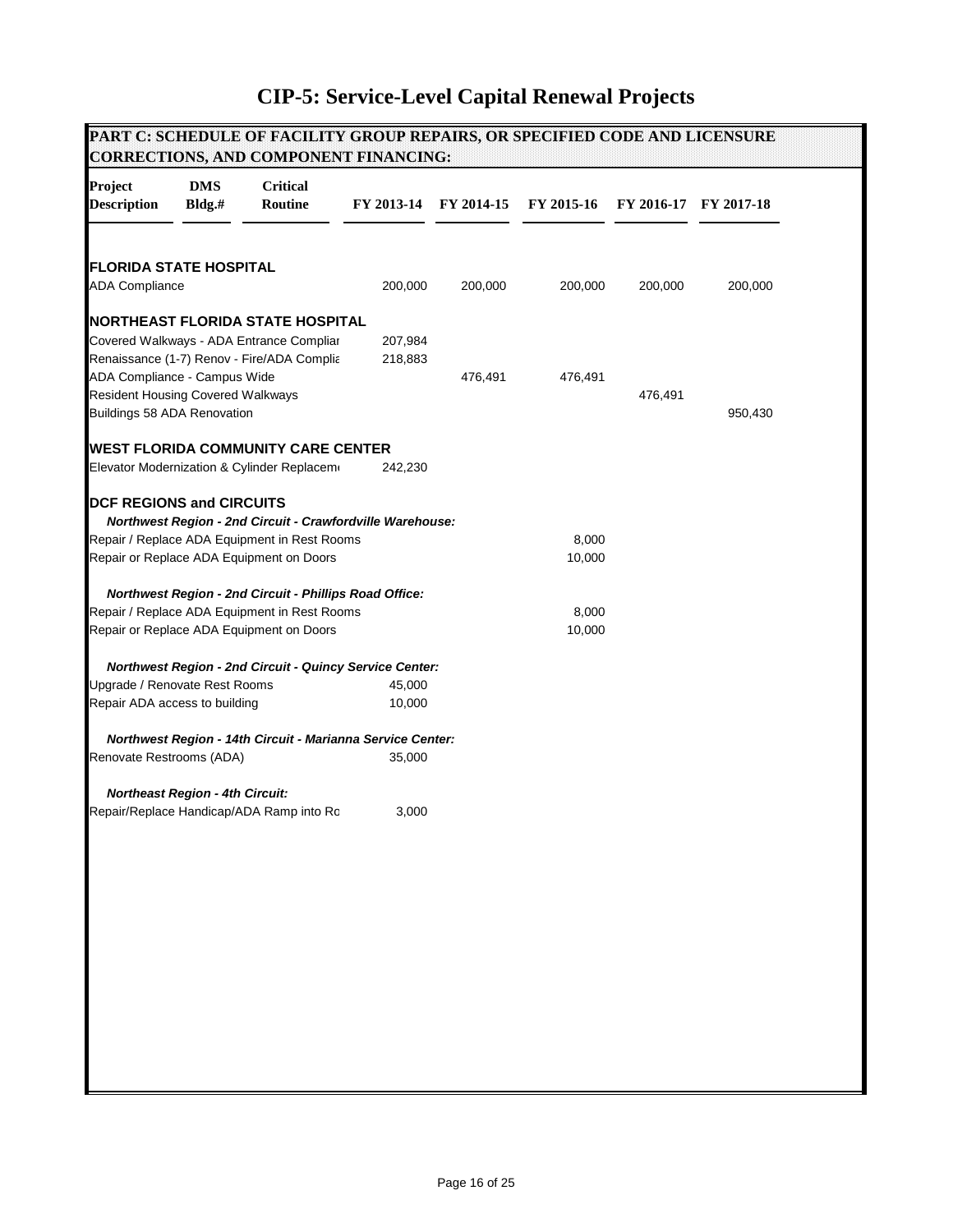| PART D: SCHEDULE OF MAJOR REPAIRS AND COMPONENT FINANCING:                        |                                                                                                                                                                                                                                                                                                                                                                                             |  |                                                        |  |  |  |  |  |
|-----------------------------------------------------------------------------------|---------------------------------------------------------------------------------------------------------------------------------------------------------------------------------------------------------------------------------------------------------------------------------------------------------------------------------------------------------------------------------------------|--|--------------------------------------------------------|--|--|--|--|--|
| <b>BUILDING / FACILITY IDENTIFICATION / DESCRIPTION</b>                           |                                                                                                                                                                                                                                                                                                                                                                                             |  |                                                        |  |  |  |  |  |
|                                                                                   | $\begin{picture}(150,10) \put(0,0){\dashbox{0.5}(10,0){ }} \put(15,0){\circle{10}} \put(15,0){\circle{10}} \put(15,0){\circle{10}} \put(15,0){\circle{10}} \put(15,0){\circle{10}} \put(15,0){\circle{10}} \put(15,0){\circle{10}} \put(15,0){\circle{10}} \put(15,0){\circle{10}} \put(15,0){\circle{10}} \put(15,0){\circle{10}} \put(15,0){\circle{10}} \put(15,0){\circle{10}} \put(15$ |  |                                                        |  |  |  |  |  |
| LRPP NARRATIVE PAGE ON WHICH PROJECT IS DESCRIBED _______________________________ |                                                                                                                                                                                                                                                                                                                                                                                             |  |                                                        |  |  |  |  |  |
| <b>Schedule of Project Components</b>                                             |                                                                                                                                                                                                                                                                                                                                                                                             |  | <b>Estimated Expenditures</b>                          |  |  |  |  |  |
| (Component/Fund Code)                                                             |                                                                                                                                                                                                                                                                                                                                                                                             |  | FY 2013-14 FY 2014-15 FY 2015-16 FY 2016-17 FY 2017-18 |  |  |  |  |  |
|                                                                                   |                                                                                                                                                                                                                                                                                                                                                                                             |  |                                                        |  |  |  |  |  |
|                                                                                   |                                                                                                                                                                                                                                                                                                                                                                                             |  |                                                        |  |  |  |  |  |
|                                                                                   |                                                                                                                                                                                                                                                                                                                                                                                             |  |                                                        |  |  |  |  |  |
|                                                                                   |                                                                                                                                                                                                                                                                                                                                                                                             |  |                                                        |  |  |  |  |  |
|                                                                                   |                                                                                                                                                                                                                                                                                                                                                                                             |  |                                                        |  |  |  |  |  |
|                                                                                   |                                                                                                                                                                                                                                                                                                                                                                                             |  |                                                        |  |  |  |  |  |
|                                                                                   |                                                                                                                                                                                                                                                                                                                                                                                             |  |                                                        |  |  |  |  |  |
|                                                                                   |                                                                                                                                                                                                                                                                                                                                                                                             |  |                                                        |  |  |  |  |  |
|                                                                                   |                                                                                                                                                                                                                                                                                                                                                                                             |  |                                                        |  |  |  |  |  |
|                                                                                   |                                                                                                                                                                                                                                                                                                                                                                                             |  |                                                        |  |  |  |  |  |
| Total: All Costs by Fund Code                                                     |                                                                                                                                                                                                                                                                                                                                                                                             |  |                                                        |  |  |  |  |  |
| <b>Fund Code</b>                                                                  |                                                                                                                                                                                                                                                                                                                                                                                             |  | FY 2013-14 FY 2014-15 FY 2015-16 FY 2016-17 FY 2017-18 |  |  |  |  |  |
|                                                                                   |                                                                                                                                                                                                                                                                                                                                                                                             |  |                                                        |  |  |  |  |  |
|                                                                                   |                                                                                                                                                                                                                                                                                                                                                                                             |  |                                                        |  |  |  |  |  |
| <b>TOTAL</b>                                                                      |                                                                                                                                                                                                                                                                                                                                                                                             |  |                                                        |  |  |  |  |  |
|                                                                                   |                                                                                                                                                                                                                                                                                                                                                                                             |  |                                                        |  |  |  |  |  |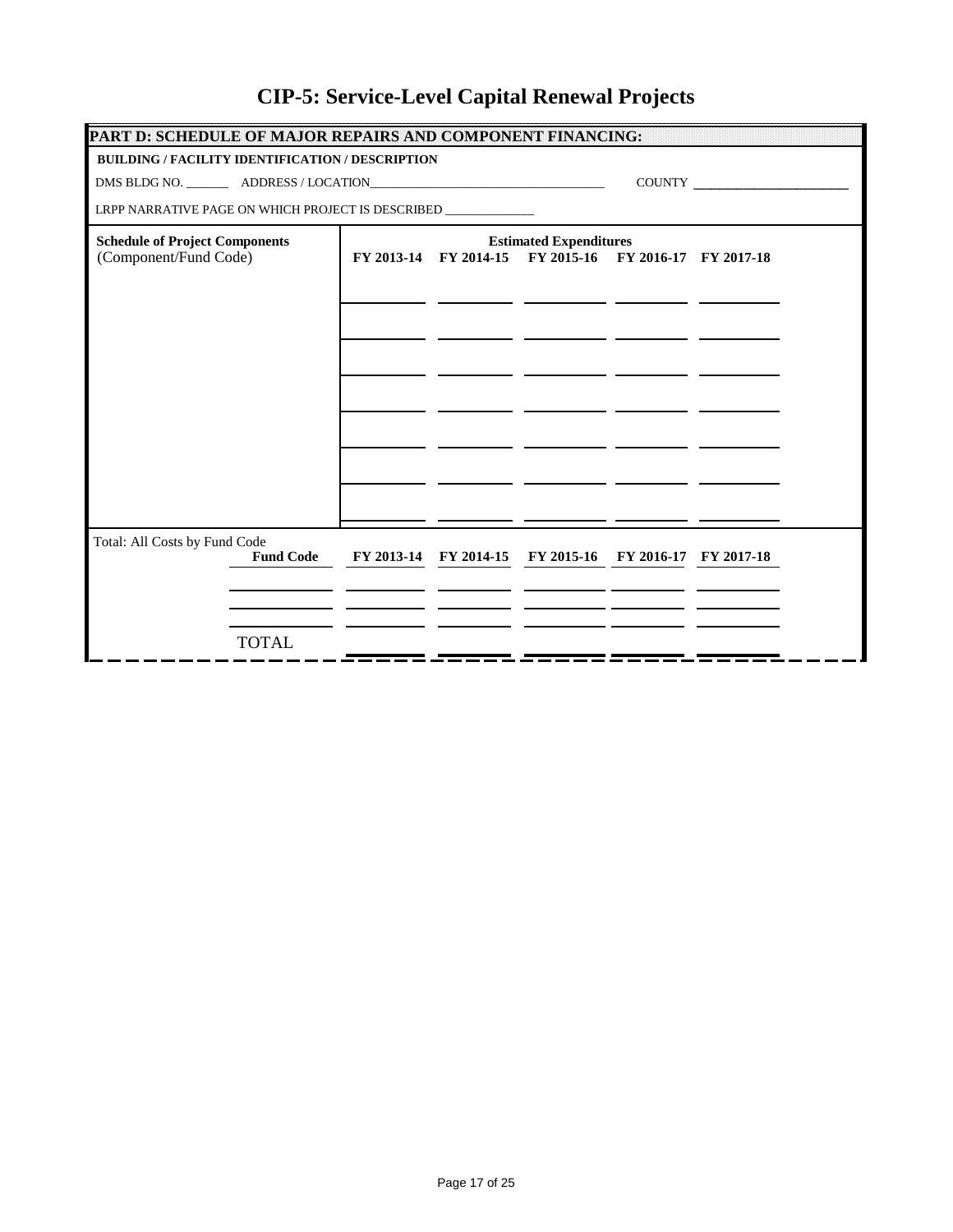| PART E: COST EFFICIENCIES ANTICIPATED FROM MAJOR REPAIRS: |                 |  |                                                        |  |  |
|-----------------------------------------------------------|-----------------|--|--------------------------------------------------------|--|--|
| <b>Incremental Facility</b><br><b>Maintenance Costs</b>   | Fund<br>Code    |  | FY 2013-14 FY 2014-15 FY 2015-16 FY 2016-17 FY 2017-18 |  |  |
| Salaries & Benefits                                       |                 |  |                                                        |  |  |
|                                                           | <b>SUBTOTAL</b> |  |                                                        |  |  |
| <b>OPS</b>                                                |                 |  |                                                        |  |  |
|                                                           | <b>SUBTOTAL</b> |  |                                                        |  |  |
| Expenses                                                  |                 |  |                                                        |  |  |
|                                                           | <b>SUBTOTAL</b> |  |                                                        |  |  |
| Other (specify)                                           |                 |  |                                                        |  |  |
|                                                           | <b>SUBTOTAL</b> |  |                                                        |  |  |
| <b>Fund Totals</b>                                        |                 |  |                                                        |  |  |
|                                                           | <b>TOTAL</b>    |  |                                                        |  |  |
| <b>Incremental</b><br><b>Utility Costs</b>                |                 |  |                                                        |  |  |
| Other (specify)                                           |                 |  |                                                        |  |  |
|                                                           | <b>TOTAL</b>    |  |                                                        |  |  |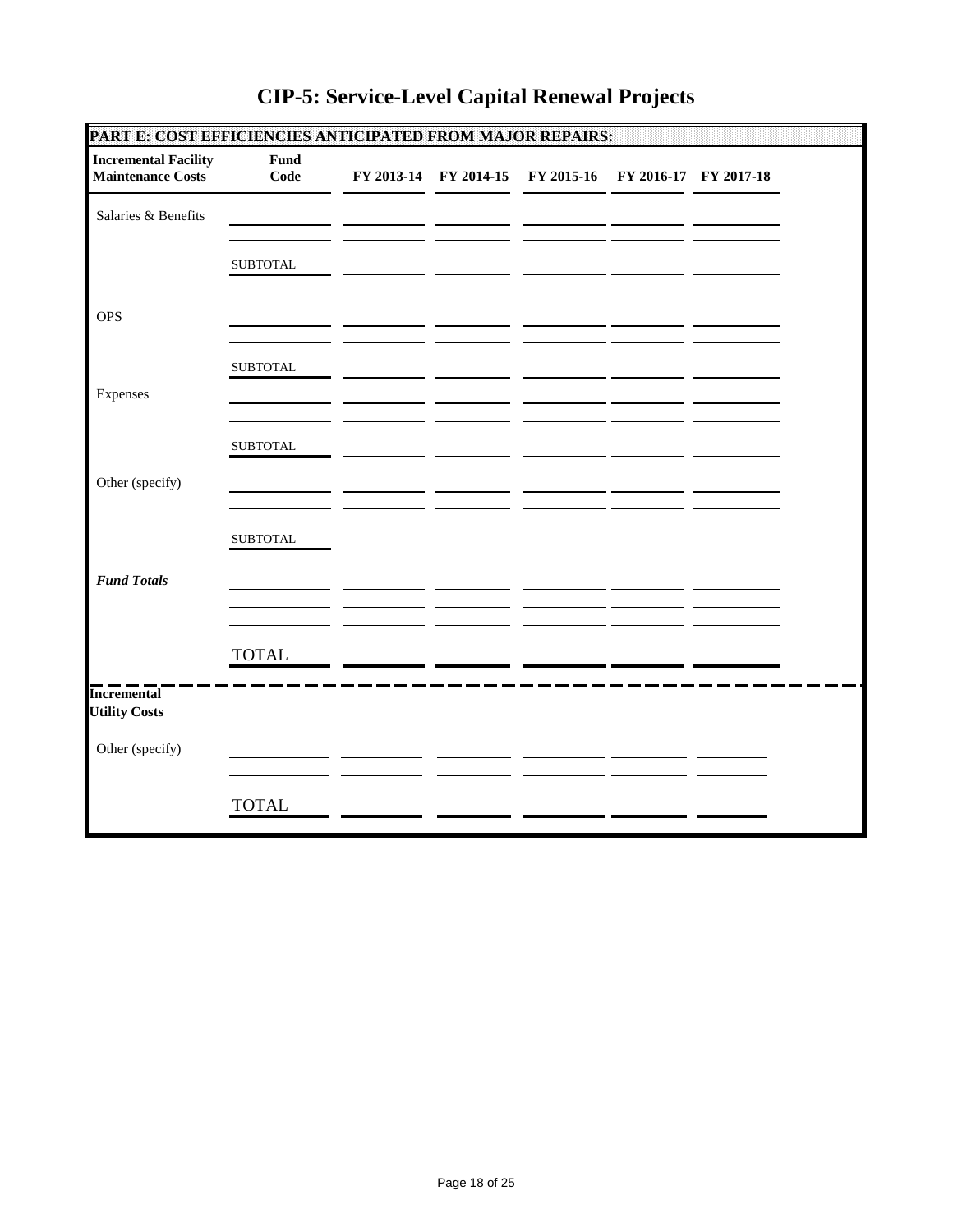| Agency:                                                                                                                                                                                                                                                           |                                                      |                                                     | Dept. of Children & Families               |                                    | <b>LAS/PBS Budget Entity Code:</b>                        |                                                      |                                                 |            |  |  |  |
|-------------------------------------------------------------------------------------------------------------------------------------------------------------------------------------------------------------------------------------------------------------------|------------------------------------------------------|-----------------------------------------------------|--------------------------------------------|------------------------------------|-----------------------------------------------------------|------------------------------------------------------|-------------------------------------------------|------------|--|--|--|
|                                                                                                                                                                                                                                                                   |                                                      |                                                     |                                            |                                    |                                                           |                                                      |                                                 |            |  |  |  |
| Service:                                                                                                                                                                                                                                                          |                                                      |                                                     |                                            |                                    | <b>Appropriation Category Code:</b>                       |                                                      |                                                 |            |  |  |  |
| <b>Project Title:</b>                                                                                                                                                                                                                                             |                                                      |                                                     | Code & Licensure Corrections -             |                                    | <b>Agency Priority:</b>                                   |                                                      |                                                 |            |  |  |  |
|                                                                                                                                                                                                                                                                   |                                                      | LIFE SAFETY (LS)                                    |                                            |                                    | <b>LRPP Narrative Page:</b>                               |                                                      |                                                 |            |  |  |  |
| To be constructed by:                                                                                                                                                                                                                                             |                                                      |                                                     |                                            |                                    |                                                           |                                                      |                                                 |            |  |  |  |
|                                                                                                                                                                                                                                                                   | <b>Level of Aggregation:</b>                         |                                                     |                                            |                                    |                                                           |                                                      |                                                 |            |  |  |  |
| $\Box$ Service<br>MH treatment facility/campus (SUS/SBCC only): ____                                                                                                                                                                                              |                                                      |                                                     |                                            |                                    |                                                           |                                                      |                                                 |            |  |  |  |
| <b>NAME</b>                                                                                                                                                                                                                                                       |                                                      |                                                     |                                            |                                    |                                                           |                                                      |                                                 |            |  |  |  |
| Major Repair Project? (Y/N) (If <u>Yes,</u> complete Parts A, D & E; if <u>No</u> , complete Parts A, B & C)<br>Critical Need? (Y/N) (If Yes, all funding must be requested in the first two fiscal years)                                                        |                                                      |                                                     |                                            |                                    |                                                           |                                                      |                                                 |            |  |  |  |
| <b>PART A: SYSTEM IDENTIFICATION</b>                                                                                                                                                                                                                              |                                                      |                                                     |                                            |                                    |                                                           |                                                      |                                                 |            |  |  |  |
| <b>BUILDING SYSTEM GROUP</b>                                                                                                                                                                                                                                      |                                                      |                                                     | CENTRAL UTILITY SYSTEM GROUP               |                                    |                                                           |                                                      | <b>CODE AND LICENSURE</b>                       |            |  |  |  |
| Annual group request? _____                                                                                                                                                                                                                                       |                                                      |                                                     | Annual group request? _____                |                                    |                                                           |                                                      | <b>CORRECTION GROUPS</b>                        |            |  |  |  |
| electrical                                                                                                                                                                                                                                                        | $(BE)$ <sub>_______</sub>                            |                                                     | cogeneration                               |                                    | $(UG)$ <sub>________</sub>                                |                                                      | Licensure                                       | (LC)       |  |  |  |
| envelope<br>interior                                                                                                                                                                                                                                              | $(BX)$ <sub>______</sub><br>(BI)                     |                                                     | cooling gen./distrib.<br>electric distrib. |                                    |                                                           |                                                      | Annual request? ____                            |            |  |  |  |
| mechanical<br>plumbing                                                                                                                                                                                                                                            | $(BM)$ <sub>_____</sub><br>$(BP)$ <sub>______</sub>  |                                                     | heating gen./distrib.<br>landfill          |                                    | $(UL)$ <sub>_______</sub>                                 |                                                      | Life Safety<br>Annual request? _____            | $(LS)$ $X$ |  |  |  |
| roof                                                                                                                                                                                                                                                              | $(BR)$ <sub>______</sub>                             |                                                     | water treat./distrib.                      |                                    |                                                           |                                                      |                                                 |            |  |  |  |
| site<br>special                                                                                                                                                                                                                                                   | $(BG)$ <sub>______</sub><br>$(BD)$ <sub>______</sub> |                                                     | waste treatment                            |                                    | $(US)$ <sub>________</sub>                                |                                                      | Handicapped (LH) _____<br>Annual request? _____ |            |  |  |  |
| structural                                                                                                                                                                                                                                                        | $(BS)$ <sub>_____</sub>                              |                                                     |                                            |                                    |                                                           |                                                      | Environmental (LE) _____                        |            |  |  |  |
|                                                                                                                                                                                                                                                                   |                                                      |                                                     |                                            |                                    |                                                           |                                                      | Annual request? _____                           |            |  |  |  |
|                                                                                                                                                                                                                                                                   |                                                      | SPECIAL SYSTEM GROUP<br>Annual group request? _____ |                                            |                                    | <b>CAMPUS SYSTEM GROUP</b><br>Annual group request? _____ |                                                      |                                                 |            |  |  |  |
|                                                                                                                                                                                                                                                                   |                                                      | energy conservation (SC) ______                     |                                            | drainage/grounds                   |                                                           | $(CG)$ <sub>_______</sub>                            |                                                 |            |  |  |  |
|                                                                                                                                                                                                                                                                   | storage tanks                                        |                                                     | $(SX)$ <sub>______</sub>                   | road system paving<br>other paving |                                                           | $(CR)$ <sub>______</sub><br>$(CP)$ <sub>______</sub> |                                                 |            |  |  |  |
|                                                                                                                                                                                                                                                                   |                                                      |                                                     |                                            |                                    |                                                           |                                                      |                                                 |            |  |  |  |
| NOTE: If at least three systems or at least two groups are to be repaired in a single project, it is a MAJOR REPAIR and Part D<br>should be used. If three or more systems in a facility group are being repaired in separate projects within one group's general |                                                      |                                                     |                                            |                                    |                                                           |                                                      |                                                 |            |  |  |  |
| capital renewal request, it is NOT a MAJOR REPAIR and you will answer YES to "annual request" and complete Parts B and C.                                                                                                                                         |                                                      |                                                     |                                            |                                    |                                                           |                                                      |                                                 |            |  |  |  |
| PART B: PROJECTED FINANCE PLAN FOR FACILITY GROUP REPAIRS, AND SPECIFIED                                                                                                                                                                                          |                                                      |                                                     |                                            |                                    |                                                           |                                                      |                                                 |            |  |  |  |
| <b>CODE AND LICENSURE CORRECTIONS:</b>                                                                                                                                                                                                                            |                                                      |                                                     |                                            |                                    |                                                           |                                                      |                                                 |            |  |  |  |
| Group/System                                                                                                                                                                                                                                                      |                                                      | <b>Fund Code</b>                                    | FY 2013-14                                 | FY 2014-15                         | FY 2015-16                                                | FY 2016-17                                           | FY 2017-18                                      |            |  |  |  |
| ${\rm LS}$                                                                                                                                                                                                                                                        |                                                      |                                                     | 1,122,627                                  | 5,099,472                          | 1,091,456                                                 | 978,871                                              | 3,944,560                                       |            |  |  |  |
|                                                                                                                                                                                                                                                                   |                                                      |                                                     |                                            |                                    |                                                           |                                                      |                                                 |            |  |  |  |
|                                                                                                                                                                                                                                                                   |                                                      |                                                     |                                            |                                    |                                                           |                                                      |                                                 |            |  |  |  |
|                                                                                                                                                                                                                                                                   |                                                      |                                                     |                                            |                                    |                                                           |                                                      |                                                 |            |  |  |  |
|                                                                                                                                                                                                                                                                   |                                                      |                                                     |                                            |                                    |                                                           |                                                      |                                                 |            |  |  |  |
|                                                                                                                                                                                                                                                                   |                                                      |                                                     |                                            |                                    |                                                           |                                                      |                                                 |            |  |  |  |
|                                                                                                                                                                                                                                                                   |                                                      |                                                     |                                            |                                    |                                                           |                                                      |                                                 |            |  |  |  |
|                                                                                                                                                                                                                                                                   |                                                      | <b>TOTAL</b>                                        | \$1,122,627                                | \$5,099,472                        | \$1,091,456                                               | \$978,871                                            | \$3,944,560                                     |            |  |  |  |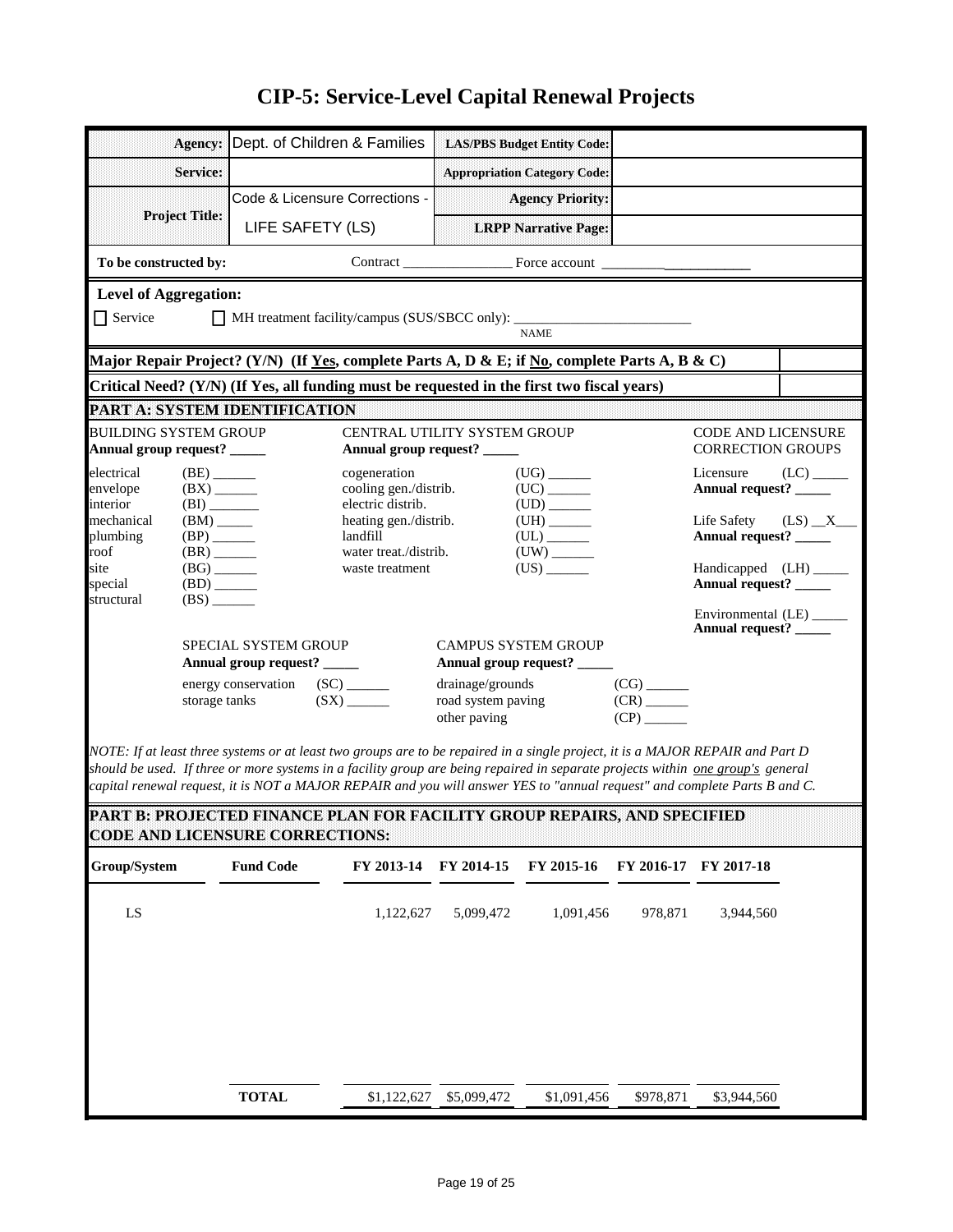| Project                                     | <b>DMS</b> | <b>Critical</b>                                                     |            |            |            |         |                       |
|---------------------------------------------|------------|---------------------------------------------------------------------|------------|------------|------------|---------|-----------------------|
| <b>Description</b>                          | Bldg.#     | Routine                                                             | FY 2013-14 | FY 2014-15 | FY 2015-16 |         | FY 2016-17 FY 2017-18 |
|                                             |            |                                                                     |            |            |            |         |                       |
| Separate Fire & Door Control Systems        |            | NORTH FLORIDA EVALUATION AND TREATMENT CENTER                       | 167,576    |            |            |         |                       |
|                                             |            | Replace deteriorating concrete Stairs - Bldgs 6,7,8                 |            | 72,052     |            |         |                       |
| Fire & safety violations in mech rooms      |            |                                                                     |            | 142,722    |            |         |                       |
| Install fire suppression system in Bldg. 7  |            |                                                                     |            | 95,964     |            |         |                       |
|                                             |            | Replace deteriorating concrete Stairs - Bldgs 9,12,13               |            |            | 72,052     |         |                       |
| Install fire suppression system in bldg. 8  |            |                                                                     |            |            | 101,938    |         |                       |
|                                             |            | Life safety Deficiencies - Fire & safety violations in mech rooms   |            |            | 322,366    |         |                       |
|                                             |            | Replace deteriorating concrete Stairs - Bldgs 3,4,5                 |            |            |            | 72,052  |                       |
| Install fire suppression system in bldg. 9  |            |                                                                     |            |            |            | 143,722 |                       |
|                                             |            | Life safety Deficiencies - Fire & safety violations in mech rooms   |            |            |            | 262,876 |                       |
|                                             |            | Replace deteriorating concrete Stairs - Bldgs -10,11,14,15          |            |            |            |         | 95,964                |
| Install fire suppression system in bldg. 10 |            |                                                                     |            |            |            |         | 120,789               |
|                                             |            | Life safety Deficiencies - Fire & safety violations in mech rooms   |            |            |            |         | 101,938               |
|                                             |            |                                                                     |            |            |            |         |                       |
|                                             |            | <b>NORTHEAST FLORIDA STATE HOSPITAL</b>                             |            |            |            |         |                       |
|                                             |            | Life Safety Defics, Bldgs. 15,17,31,33,57,58                        | 599,369    |            |            |         |                       |
|                                             |            | Sprinkler System Upgrade Bldgs. 4,6,15,17                           | 273,347    |            |            |         |                       |
|                                             |            | Licensure/Life Safety Deficiencies Bldgs. 4,6,7,8,9,10              |            | 654,369    |            |         |                       |
| Life Safety Renovation - Building 31        |            |                                                                     |            | 4,134,365  |            |         |                       |
|                                             |            | Correct Licensure & Life Safety Deficiencies Bldgs 35A -D & 36A -D  |            |            | 595,100    |         |                       |
|                                             |            | Correct Licensure and Life Safety Deficiencies - Bldgs. 12,13,14,33 |            |            |            | 500,221 |                       |
| Life Safety Renovation Building 33          |            |                                                                     |            |            |            |         | 3,545,869             |
|                                             |            | <b>WEST FLORIDA COMMUNITY CARE CENTER</b>                           |            |            |            |         |                       |
| Security Door Installation                  |            |                                                                     | 5,335      |            |            |         |                       |
|                                             |            |                                                                     |            |            |            |         |                       |
| <b>DCF REGIONS and CIRCUITS</b>             |            |                                                                     |            |            |            |         |                       |
|                                             |            | Northwest Region - 2nd Circuit - Crawfordville Warehouse:           |            |            |            |         |                       |
| <b>Update Fire Alarm</b>                    |            |                                                                     |            |            |            |         | 40,000                |
|                                             |            |                                                                     |            |            |            |         |                       |
|                                             |            | Northwest Region - 2nd Circuit - Phillips Road Office:              |            |            |            |         |                       |
| <b>Update Fire Alarm</b>                    |            |                                                                     |            |            |            |         | 40,000                |
|                                             |            | Northwest Region - 14th Circuit - Marianna Service Center:          |            |            |            |         |                       |
| Replace Burglar and Fire Alarm              |            |                                                                     | 65,000     |            |            |         |                       |
|                                             |            | Northeast Region - 8th Circuit - ESS Cluster:                       |            |            |            |         |                       |
|                                             |            | Install fire sprinklers on carports & porches (a                    | 5,000      |            |            |         |                       |
|                                             |            | Freeze protection on fire sprinkler systems (a                      | 7,000      |            |            |         |                       |
|                                             |            |                                                                     |            |            |            |         |                       |
|                                             |            |                                                                     |            |            |            |         |                       |
|                                             |            |                                                                     |            |            |            |         |                       |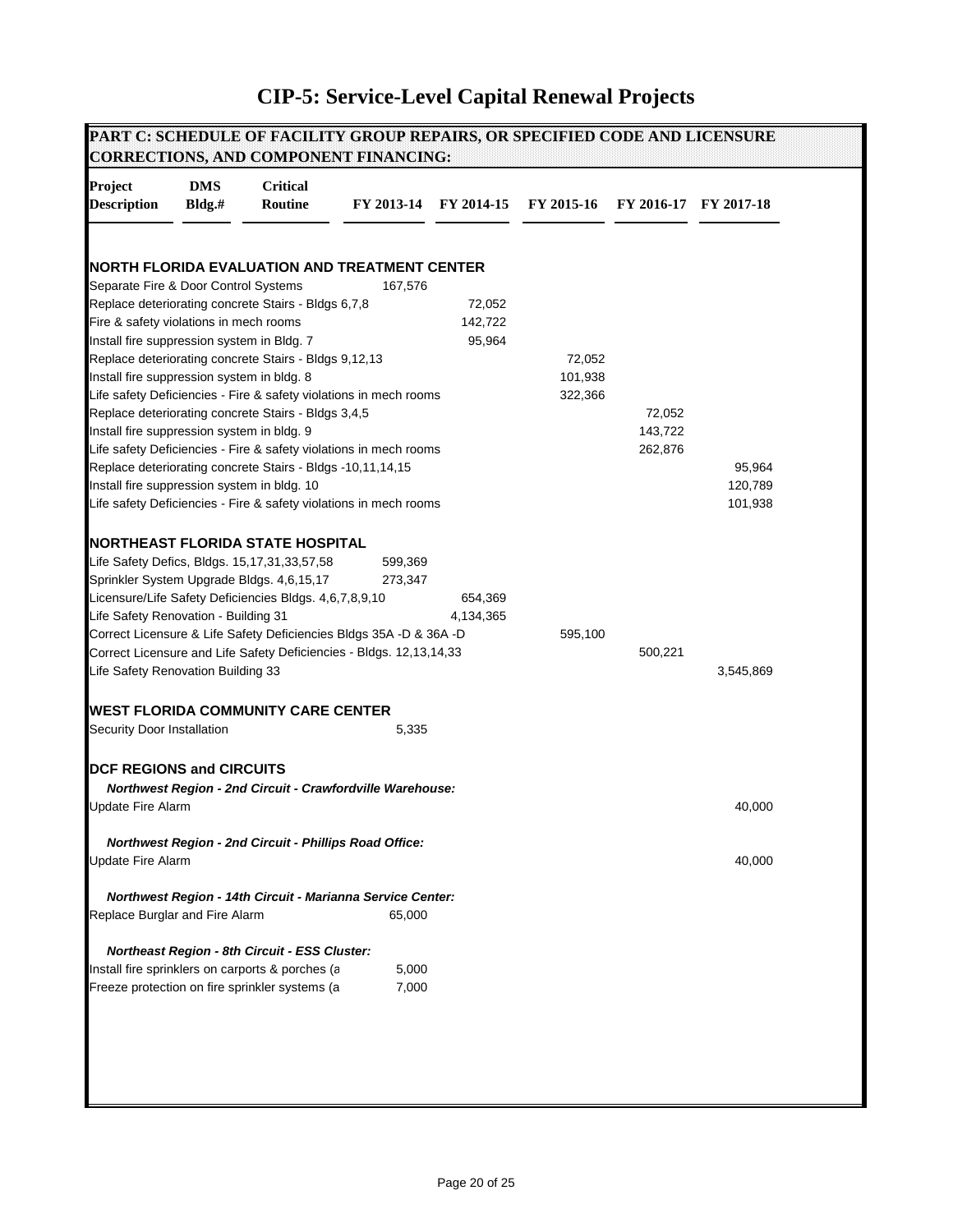| PART D: SCHEDULE OF MAJOR REPAIRS AND COMPONENT FINANCING:                                                                                                                                                                                                                                                                                                                                  |  |                               |                                                        |  |  |  |  |  |  |
|---------------------------------------------------------------------------------------------------------------------------------------------------------------------------------------------------------------------------------------------------------------------------------------------------------------------------------------------------------------------------------------------|--|-------------------------------|--------------------------------------------------------|--|--|--|--|--|--|
| <b>BUILDING / FACILITY IDENTIFICATION / DESCRIPTION</b>                                                                                                                                                                                                                                                                                                                                     |  |                               |                                                        |  |  |  |  |  |  |
| $\begin{picture}(150,10) \put(0,0){\dashbox{0.5}(10,0){ }} \put(15,0){\circle{10}} \put(15,0){\circle{10}} \put(15,0){\circle{10}} \put(15,0){\circle{10}} \put(15,0){\circle{10}} \put(15,0){\circle{10}} \put(15,0){\circle{10}} \put(15,0){\circle{10}} \put(15,0){\circle{10}} \put(15,0){\circle{10}} \put(15,0){\circle{10}} \put(15,0){\circle{10}} \put(15,0){\circle{10}} \put(15$ |  |                               |                                                        |  |  |  |  |  |  |
| LRPP NARRATIVE PAGE ON WHICH PROJECT IS DESCRIBED _____________                                                                                                                                                                                                                                                                                                                             |  |                               |                                                        |  |  |  |  |  |  |
| <b>Schedule of Project Components</b>                                                                                                                                                                                                                                                                                                                                                       |  | <b>Estimated Expenditures</b> |                                                        |  |  |  |  |  |  |
| (Component/Fund Code)                                                                                                                                                                                                                                                                                                                                                                       |  |                               | FY 2013-14 FY 2014-15 FY 2015-16 FY 2016-17 FY 2017-18 |  |  |  |  |  |  |
|                                                                                                                                                                                                                                                                                                                                                                                             |  |                               |                                                        |  |  |  |  |  |  |
|                                                                                                                                                                                                                                                                                                                                                                                             |  |                               |                                                        |  |  |  |  |  |  |
|                                                                                                                                                                                                                                                                                                                                                                                             |  |                               |                                                        |  |  |  |  |  |  |
|                                                                                                                                                                                                                                                                                                                                                                                             |  |                               |                                                        |  |  |  |  |  |  |
|                                                                                                                                                                                                                                                                                                                                                                                             |  |                               |                                                        |  |  |  |  |  |  |
|                                                                                                                                                                                                                                                                                                                                                                                             |  |                               |                                                        |  |  |  |  |  |  |
|                                                                                                                                                                                                                                                                                                                                                                                             |  |                               |                                                        |  |  |  |  |  |  |
|                                                                                                                                                                                                                                                                                                                                                                                             |  |                               |                                                        |  |  |  |  |  |  |
|                                                                                                                                                                                                                                                                                                                                                                                             |  |                               |                                                        |  |  |  |  |  |  |
|                                                                                                                                                                                                                                                                                                                                                                                             |  |                               |                                                        |  |  |  |  |  |  |
| Total: All Costs by Fund Code                                                                                                                                                                                                                                                                                                                                                               |  |                               |                                                        |  |  |  |  |  |  |
| <b>Fund Code</b>                                                                                                                                                                                                                                                                                                                                                                            |  |                               | FY 2013-14 FY 2014-15 FY 2015-16 FY 2016-17 FY 2017-18 |  |  |  |  |  |  |
|                                                                                                                                                                                                                                                                                                                                                                                             |  |                               |                                                        |  |  |  |  |  |  |
|                                                                                                                                                                                                                                                                                                                                                                                             |  |                               |                                                        |  |  |  |  |  |  |
| <b>TOTAL</b>                                                                                                                                                                                                                                                                                                                                                                                |  |                               |                                                        |  |  |  |  |  |  |
|                                                                                                                                                                                                                                                                                                                                                                                             |  |                               |                                                        |  |  |  |  |  |  |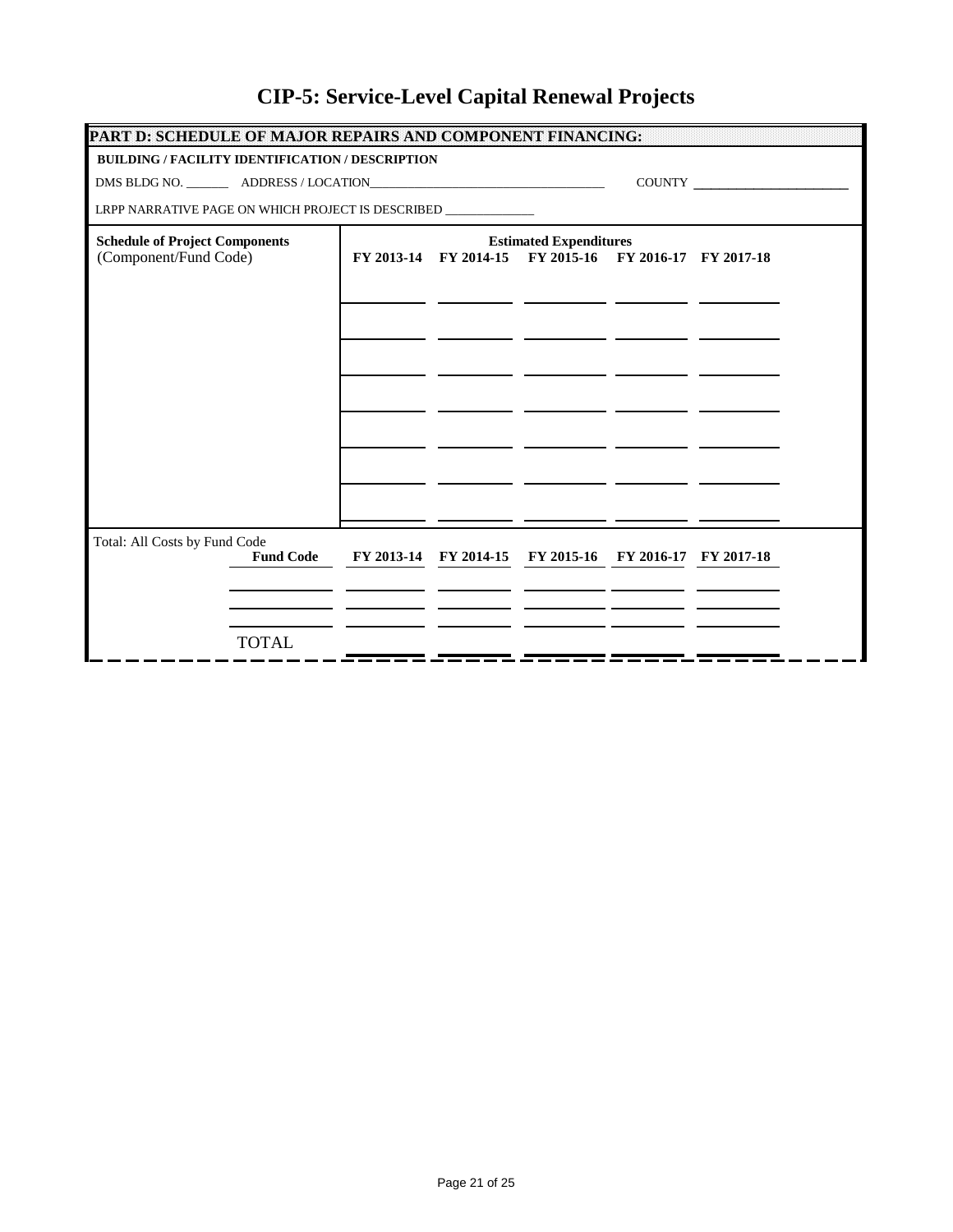| PART E: COST EFFICIENCIES ANTICIPATED FROM MAJOR REPAIRS: |                 |  |                                                        |  |  |
|-----------------------------------------------------------|-----------------|--|--------------------------------------------------------|--|--|
| <b>Incremental Facility</b><br><b>Maintenance Costs</b>   | Fund<br>Code    |  | FY 2013-14 FY 2014-15 FY 2015-16 FY 2016-17 FY 2017-18 |  |  |
| Salaries & Benefits                                       |                 |  |                                                        |  |  |
|                                                           | <b>SUBTOTAL</b> |  |                                                        |  |  |
| <b>OPS</b>                                                |                 |  |                                                        |  |  |
|                                                           | <b>SUBTOTAL</b> |  |                                                        |  |  |
| Expenses                                                  |                 |  |                                                        |  |  |
|                                                           | <b>SUBTOTAL</b> |  |                                                        |  |  |
| Other (specify)                                           |                 |  |                                                        |  |  |
|                                                           | <b>SUBTOTAL</b> |  |                                                        |  |  |
| <b>Fund Totals</b>                                        |                 |  |                                                        |  |  |
|                                                           | <b>TOTAL</b>    |  |                                                        |  |  |
| <b>Incremental</b><br><b>Utility Costs</b>                |                 |  |                                                        |  |  |
| Other (specify)                                           |                 |  |                                                        |  |  |
|                                                           | <b>TOTAL</b>    |  |                                                        |  |  |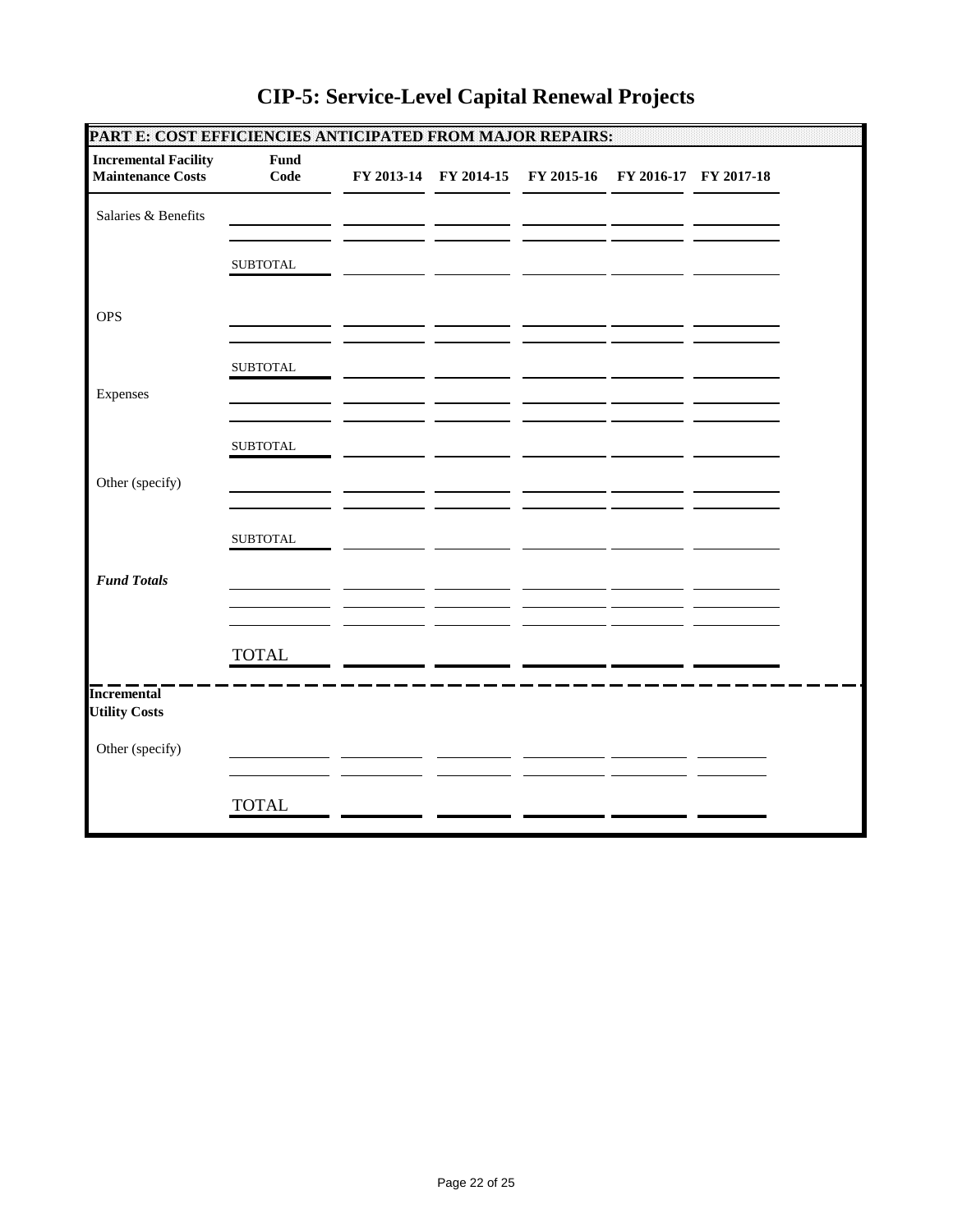| Agency:                                                    | Dept. of Children & Families                                                                                        | <b>LAS/PBS Budget Entity Code:</b>                                                                                      |                                                                 |
|------------------------------------------------------------|---------------------------------------------------------------------------------------------------------------------|-------------------------------------------------------------------------------------------------------------------------|-----------------------------------------------------------------|
| Service:                                                   |                                                                                                                     | <b>Appropriation Category Code:</b>                                                                                     |                                                                 |
|                                                            | <b>CENTRAL UTILITY</b>                                                                                              | <b>Agency Priority:</b>                                                                                                 |                                                                 |
| <b>Project Title:</b>                                      | <b>SYSTEMS</b>                                                                                                      | <b>LRPP Narrative Page:</b>                                                                                             |                                                                 |
| To be constructed by:                                      |                                                                                                                     |                                                                                                                         |                                                                 |
| <b>Level of Aggregation:</b>                               |                                                                                                                     |                                                                                                                         |                                                                 |
| $\Box$ Service                                             |                                                                                                                     | <b>NAME</b>                                                                                                             |                                                                 |
|                                                            |                                                                                                                     | Major Repair Project? (Y/N) (If Yes, complete Parts A, D & E; if No, complete Parts A, B & C)                           |                                                                 |
|                                                            |                                                                                                                     | Critical Need? (Y/N) (If Yes, all funding must be requested in the first two fiscal years)                              |                                                                 |
|                                                            | PART A: SYSTEM IDENTIFICATION                                                                                       |                                                                                                                         |                                                                 |
| <b>BUILDING SYSTEM GROUP</b><br>Annual group request? ____ |                                                                                                                     | CENTRAL UTILITY SYSTEM GROUP<br>Annual group request? _____                                                             | <b>CODE AND LICENSURE</b><br><b>CORRECTION GROUPS</b>           |
| electrical<br>envelope<br>interior                         | (BE)<br>cogeneration<br>cooling gen./distrib.<br>$(BX)$ <sub>_____</sub><br>electric distrib.<br>(BI)               | $(UC)$ $X$<br>$(UD)$ $X$ $X$                                                                                            | Licensure<br>$(LC)$ <sub>_____</sub><br>Annual request? _____   |
| mechanical<br>plumbing<br>roof                             | heating gen./distrib.<br>$(BP)$ <sub>______</sub><br>landfill<br>water treat./distrib.<br>$(BR)$ <sub>_______</sub> | ${\rm (UH)} \xrightarrow{\phantom{a}}$<br>${\rm (UL)} \xrightarrow{\phantom{aa}}$<br>$(UW)$ $X$                         | Life Safety<br>$(LS)$ <sub>_____</sub><br>Annual request? _____ |
| site<br>special                                            | $(BG)$ <sub>______</sub><br>waste treatment<br>$(BD)$ <sub>______</sub>                                             | $(US)$ $X$ $X$                                                                                                          | Annual request? _____                                           |
| structural                                                 | $(BS)$ <sub>______</sub>                                                                                            |                                                                                                                         | Environmental (LE) _____<br>Annual request? _____               |
|                                                            | <b>SPECIAL SYSTEM GROUP</b>                                                                                         | <b>CAMPUS SYSTEM GROUP</b>                                                                                              |                                                                 |
|                                                            | Annual group request? _____                                                                                         | Annual group request? _____                                                                                             |                                                                 |
|                                                            | (SX)<br>storage tanks                                                                                               | drainage/grounds<br>$(CG)$ <sub>_______</sub><br>road system paving<br>$(CR)$ <sub>______</sub><br>(CP)<br>other paving |                                                                 |

*NOTE: If at least three systems or at least two groups are to be repaired in a single project, it is a MAJOR REPAIR and Part D should be used. If three or more systems in a facility group are being repaired in separate projects within one group's general capital renewal request, it is NOT a MAJOR REPAIR and you will answer YES to "annual request" and complete Parts B and C.*

**PART B: PROJECTED FINANCE PLAN FOR FACILITY GROUP REPAIRS, AND SPECIFIED CODE AND LICENSURE CORRECTIONS:**

| Group/System | <b>Fund Code</b> | FY 2013-14 | FY 2014-15     | FY 2015-16  |                  | FY 2016-17 FY 2017-18 |
|--------------|------------------|------------|----------------|-------------|------------------|-----------------------|
| <b>UG</b>    |                  | $\theta$   | $\Omega$       | $\Omega$    | $\theta$         | $\theta$              |
| <b>UC</b>    |                  | 100,000    | 50,000         | 0           | $\theta$         |                       |
| <b>UD</b>    |                  | 200,000    | $\Omega$       | 2,839,159   | 0                | $\theta$              |
| UH           |                  | 0          |                | 0           | $\theta$         |                       |
| UL           |                  | 0          | $\theta$       | 0           | $\Omega$         | $\mathbf{\Omega}$     |
| UW           |                  | $\Omega$   | 300,000        | 0           | 0                |                       |
| <b>US</b>    |                  | $\theta$   | $\overline{0}$ | 215,651     | $\boldsymbol{0}$ | $_{0}$                |
|              |                  |            |                |             |                  |                       |
|              | <b>TOTAL</b>     | \$300,000  | \$350,000      | \$3,054,810 | \$0              | \$0                   |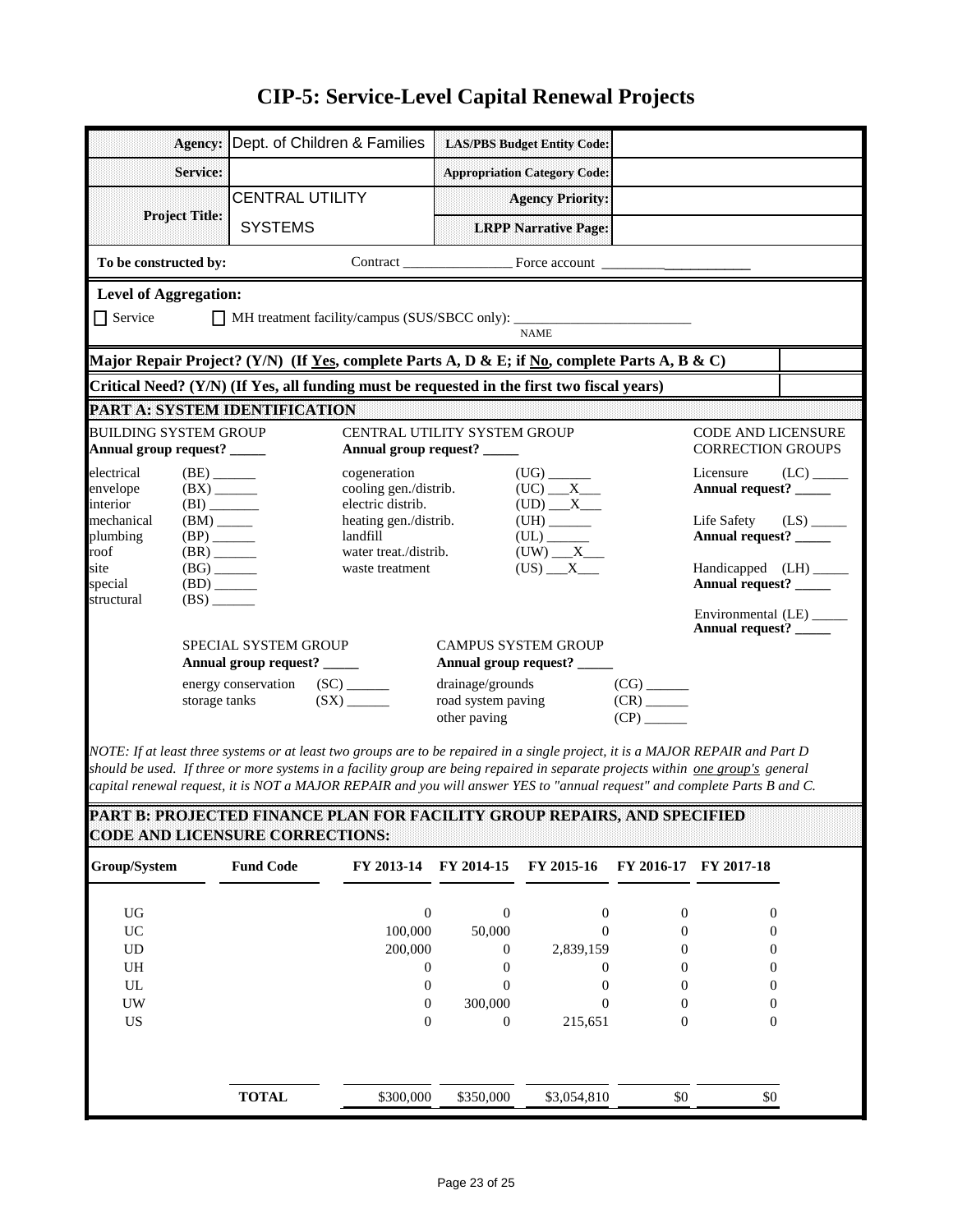|                                                                                                       |                      | PART C: SCHEDULE OF FACILITY GROUP REPAIRS, OR SPECIFIED CODE AND LICENSURE<br><b>CORRECTIONS, AND COMPONENT FINANCING:</b>                                                                                               |                    |                   |                                             |                       |               |  |
|-------------------------------------------------------------------------------------------------------|----------------------|---------------------------------------------------------------------------------------------------------------------------------------------------------------------------------------------------------------------------|--------------------|-------------------|---------------------------------------------|-----------------------|---------------|--|
| Project<br><b>Description</b>                                                                         | <b>DMS</b><br>Bldg.# | <b>Critical</b><br>Routine                                                                                                                                                                                                | FY 2013-14         |                   | FY 2014-15 FY 2015-16                       | FY 2016-17 FY 2017-18 |               |  |
| <b>FLORIDA STATE HOSPITAL</b><br><b>Substation Transformer</b><br>Non-Potable Water Distribution Main |                      | <b>Building Automation System (BAS) Expansior</b><br>Building Automation System (BAS) Expansion                                                                                                                           | 200,000<br>100,000 | 300,000<br>50,000 |                                             |                       |               |  |
| Demolition of Sewer Plant                                                                             |                      | <b>NORTHEAST FLORIDA STATE HOSPITAL</b><br>Emergency Generator System - Campus Wide<br>Storm/Sewage Drain Repair - Campus Wide                                                                                            |                    |                   | 2,839,159<br>95,891<br>119,760              |                       |               |  |
|                                                                                                       |                      | PART D: SCHEDULE OF MAJOR REPAIRS AND COMPONENT FINANCING:<br>BUILDING / FACILITY IDENTIFICATION / DESCRIPTION<br>DMS BLDG NO. ___________ ADDRESS / LOCATION_<br>LRPP NARRATIVE PAGE ON WHICH PROJECT IS DESCRIBED _____ |                    |                   |                                             |                       | <b>COUNTY</b> |  |
| <b>Schedule of Project Components</b><br>(Component/Fund Code)                                        |                      |                                                                                                                                                                                                                           | FY 2013-14         | FY 2014-15        | <b>Estimated Expenditures</b><br>FY 2015-16 | FY 2016-17 FY 2017-18 |               |  |
|                                                                                                       |                      |                                                                                                                                                                                                                           |                    |                   |                                             |                       |               |  |
| Total: All Costs by Fund Code                                                                         |                      |                                                                                                                                                                                                                           |                    |                   |                                             |                       |               |  |
|                                                                                                       |                      | <b>Fund Code</b><br><b>TOTAL</b>                                                                                                                                                                                          | FY 2013-14         | FY 2014-15        | FY 2015-16                                  | FY 2016-17            | FY 2017-18    |  |